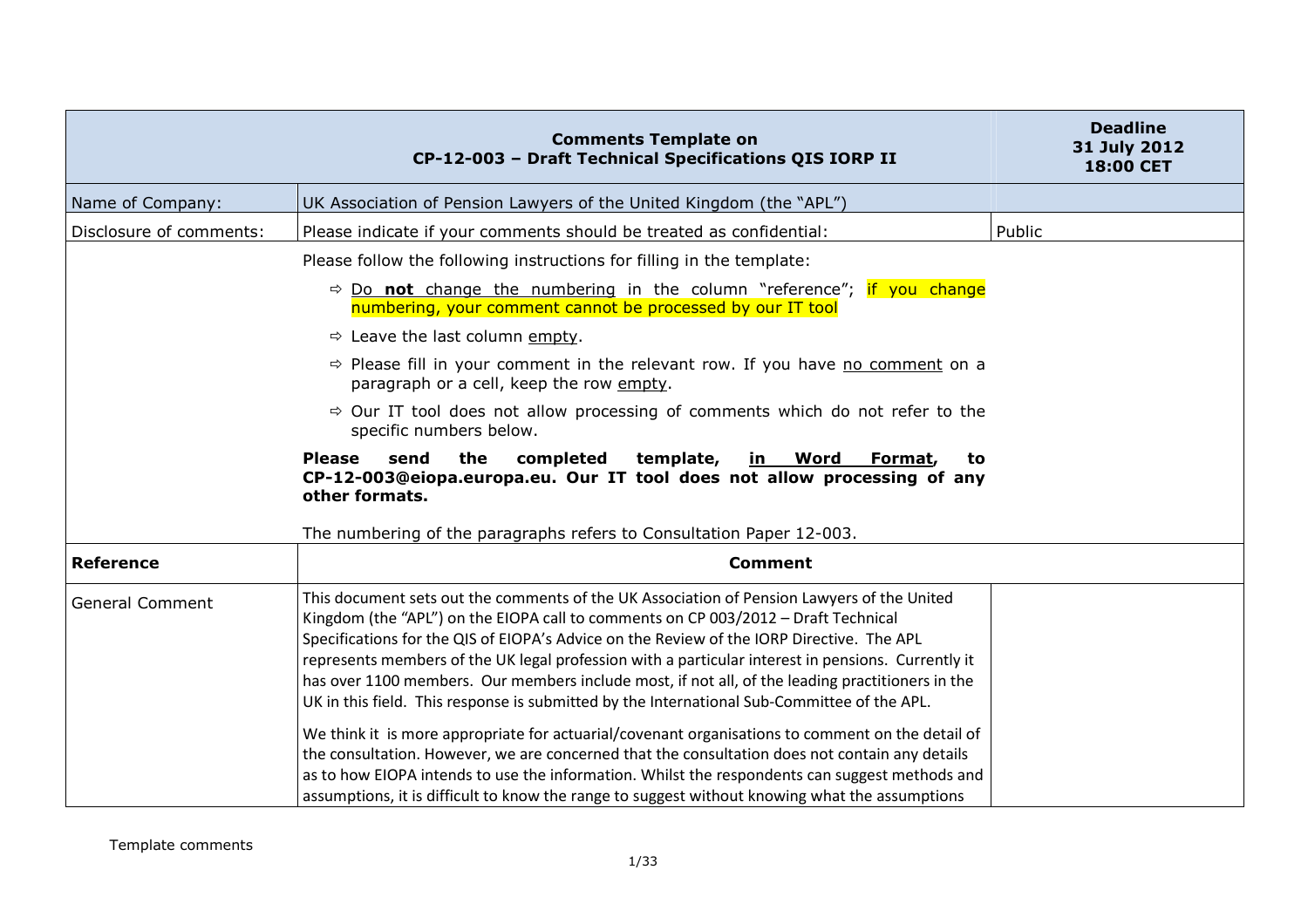|         | <b>Comments Template on</b><br>CP-12-003 - Draft Technical Specifications QIS IORP II                                                                                                                                                                                                                                                                            | <b>Deadline</b><br>31 July 2012<br>18:00 CET |
|---------|------------------------------------------------------------------------------------------------------------------------------------------------------------------------------------------------------------------------------------------------------------------------------------------------------------------------------------------------------------------|----------------------------------------------|
|         | are going to be used for (i.e.what impact varying a certain assumption will make).                                                                                                                                                                                                                                                                               |                                              |
|         | We would also say that the level of work and detail involved in participating in the proposed<br>impact assessment looks to be very high (these are not calculations that are routinely carried out<br>by occupational pension schemes or their sponsoring employers). There is therefore a significant<br>risk that it will not lead to representative results. |                                              |
| Q1.     |                                                                                                                                                                                                                                                                                                                                                                  |                                              |
| $Q2$ .  |                                                                                                                                                                                                                                                                                                                                                                  |                                              |
| Q3.     |                                                                                                                                                                                                                                                                                                                                                                  |                                              |
| Q4.     |                                                                                                                                                                                                                                                                                                                                                                  |                                              |
| Q5.     |                                                                                                                                                                                                                                                                                                                                                                  |                                              |
| Q6.     |                                                                                                                                                                                                                                                                                                                                                                  |                                              |
| Q7.     |                                                                                                                                                                                                                                                                                                                                                                  |                                              |
| Q8.     |                                                                                                                                                                                                                                                                                                                                                                  |                                              |
| Q9.     |                                                                                                                                                                                                                                                                                                                                                                  |                                              |
| Q10.    |                                                                                                                                                                                                                                                                                                                                                                  |                                              |
| $Q11$ . |                                                                                                                                                                                                                                                                                                                                                                  |                                              |
| Q12.    |                                                                                                                                                                                                                                                                                                                                                                  |                                              |
| Q13.    |                                                                                                                                                                                                                                                                                                                                                                  |                                              |
| Q14.    |                                                                                                                                                                                                                                                                                                                                                                  |                                              |
| Q15.    |                                                                                                                                                                                                                                                                                                                                                                  |                                              |
| Q16.    |                                                                                                                                                                                                                                                                                                                                                                  |                                              |
| Q17.    |                                                                                                                                                                                                                                                                                                                                                                  |                                              |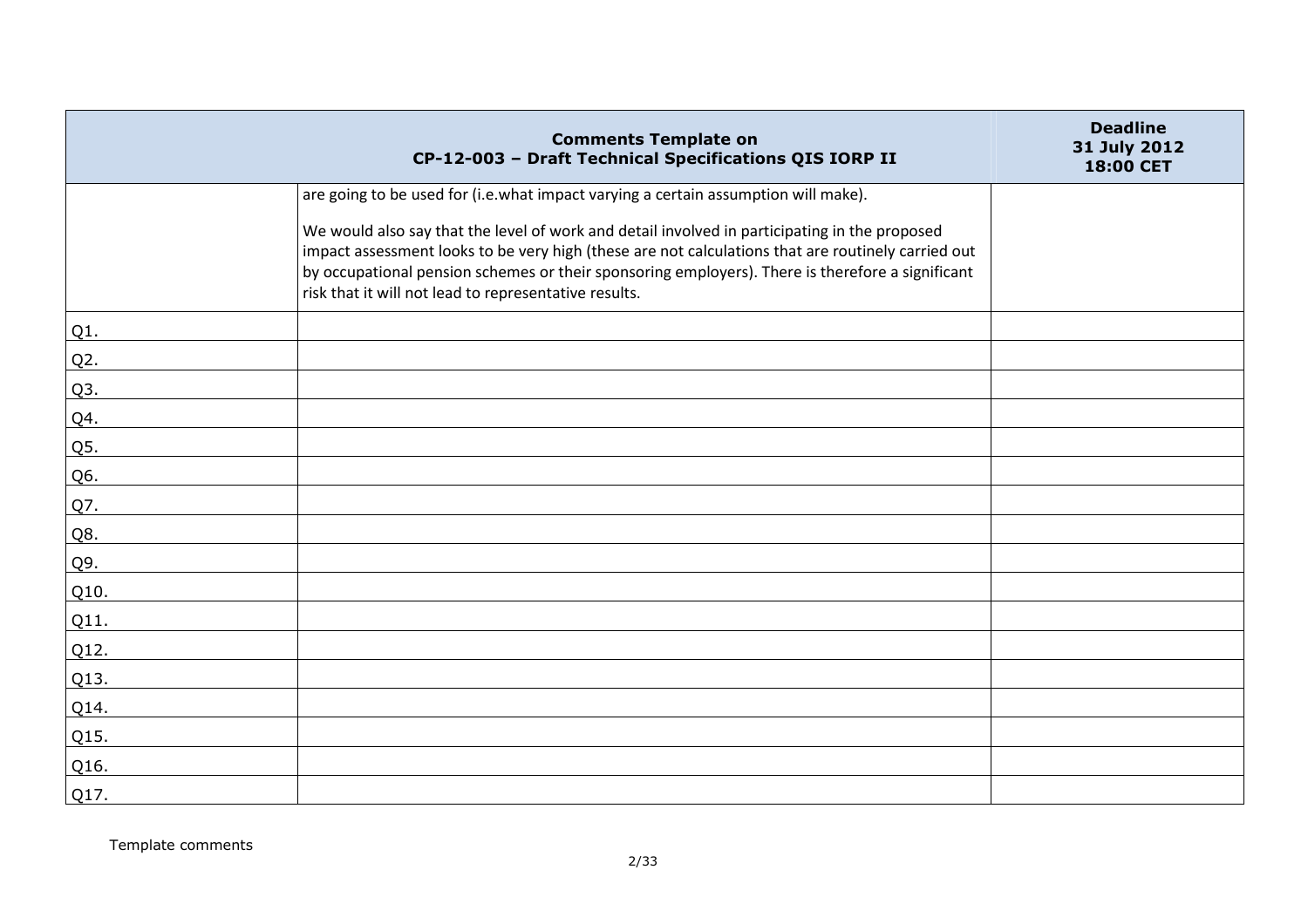|        | <b>Comments Template on</b><br>CP-12-003 - Draft Technical Specifications QIS IORP II | <b>Deadline</b><br>31 July 2012<br>18:00 CET |
|--------|---------------------------------------------------------------------------------------|----------------------------------------------|
| Q18.   |                                                                                       |                                              |
| Q19.   |                                                                                       |                                              |
| Q20.   |                                                                                       |                                              |
| Q21.   |                                                                                       |                                              |
| Q22.   |                                                                                       |                                              |
| Q23.   |                                                                                       |                                              |
| I.1.1. |                                                                                       |                                              |
| I.1.2. |                                                                                       |                                              |
| I.1.3. |                                                                                       |                                              |
| I.1.4. |                                                                                       |                                              |
| I.1.5. |                                                                                       |                                              |
| I.2.1. |                                                                                       |                                              |
| I.2.2. |                                                                                       |                                              |
| I.2.3. |                                                                                       |                                              |
| I.2.4. |                                                                                       |                                              |
| I.2.5. |                                                                                       |                                              |
| I.2.6. |                                                                                       |                                              |
| I.3.1. |                                                                                       |                                              |
| I.3.2. |                                                                                       |                                              |
| I.4.1. |                                                                                       |                                              |
| I.4.2. |                                                                                       |                                              |
| I.4.3. |                                                                                       |                                              |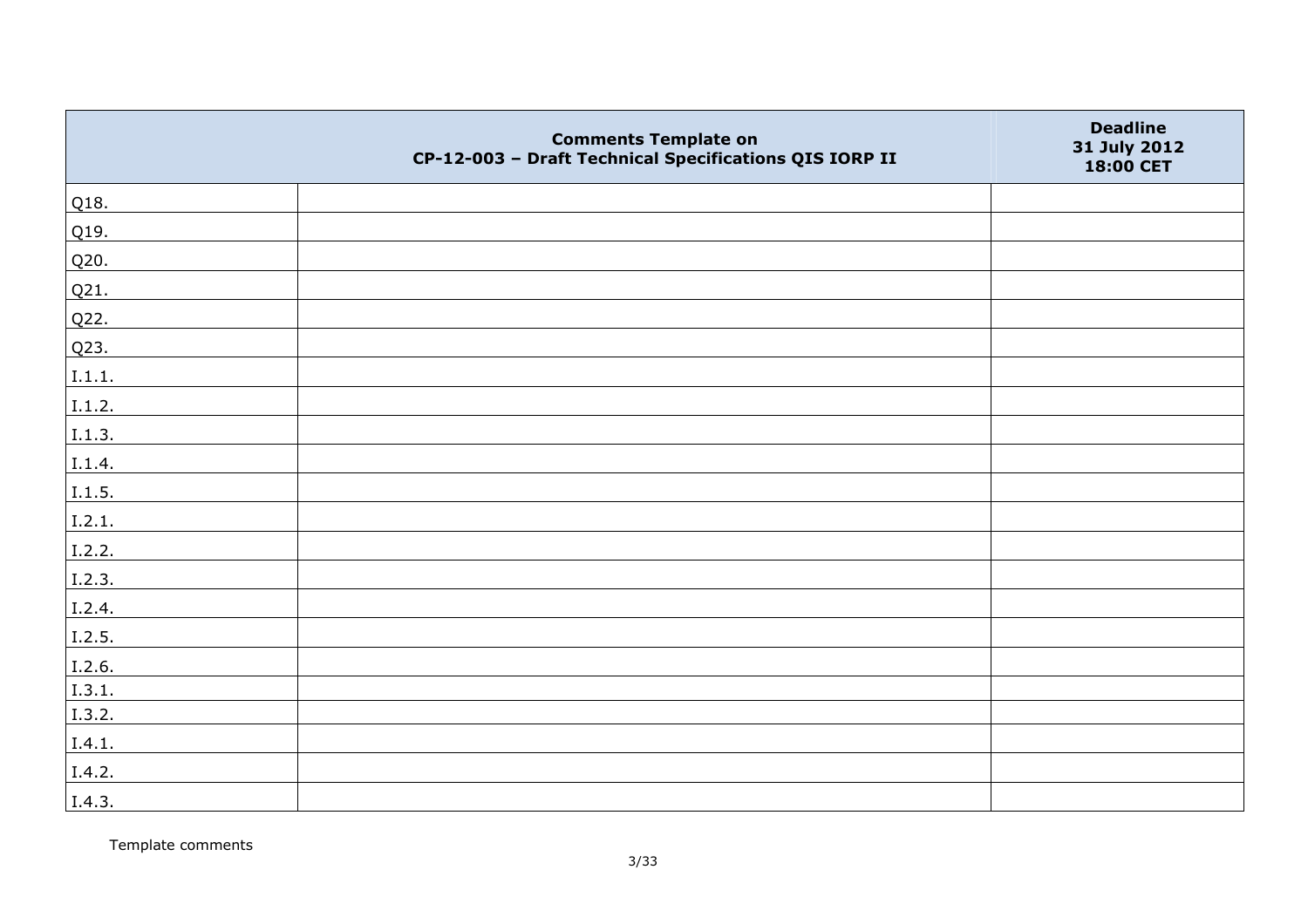|                | <b>Comments Template on</b><br>CP-12-003 - Draft Technical Specifications QIS IORP II | <b>Deadline</b><br>31 July 2012<br>18:00 CET |
|----------------|---------------------------------------------------------------------------------------|----------------------------------------------|
| I.4.4.         |                                                                                       |                                              |
| I.4.5.         |                                                                                       |                                              |
| I.4.6.         |                                                                                       |                                              |
| I.4.7.         |                                                                                       |                                              |
| I.4.8.         |                                                                                       |                                              |
| I.4.9.         |                                                                                       |                                              |
| I.4.10.        |                                                                                       |                                              |
| I.4.11.        |                                                                                       |                                              |
| I.4.12.        |                                                                                       |                                              |
| I.4.13.        |                                                                                       |                                              |
| I.4.14.        |                                                                                       |                                              |
| I.4.15.        |                                                                                       |                                              |
| I.4.16.        |                                                                                       |                                              |
| I.4.17.        |                                                                                       |                                              |
| I.4.18.        |                                                                                       |                                              |
| I.4.19.        |                                                                                       |                                              |
| I.4.20.        |                                                                                       |                                              |
| I.4.21.        |                                                                                       |                                              |
| I.4.22.        |                                                                                       |                                              |
| I.5.1.         |                                                                                       |                                              |
| I.5.2.         |                                                                                       |                                              |
| $\vert$ I.5.3. |                                                                                       |                                              |
| I.5.4.         |                                                                                       |                                              |
| I.5.5.         |                                                                                       |                                              |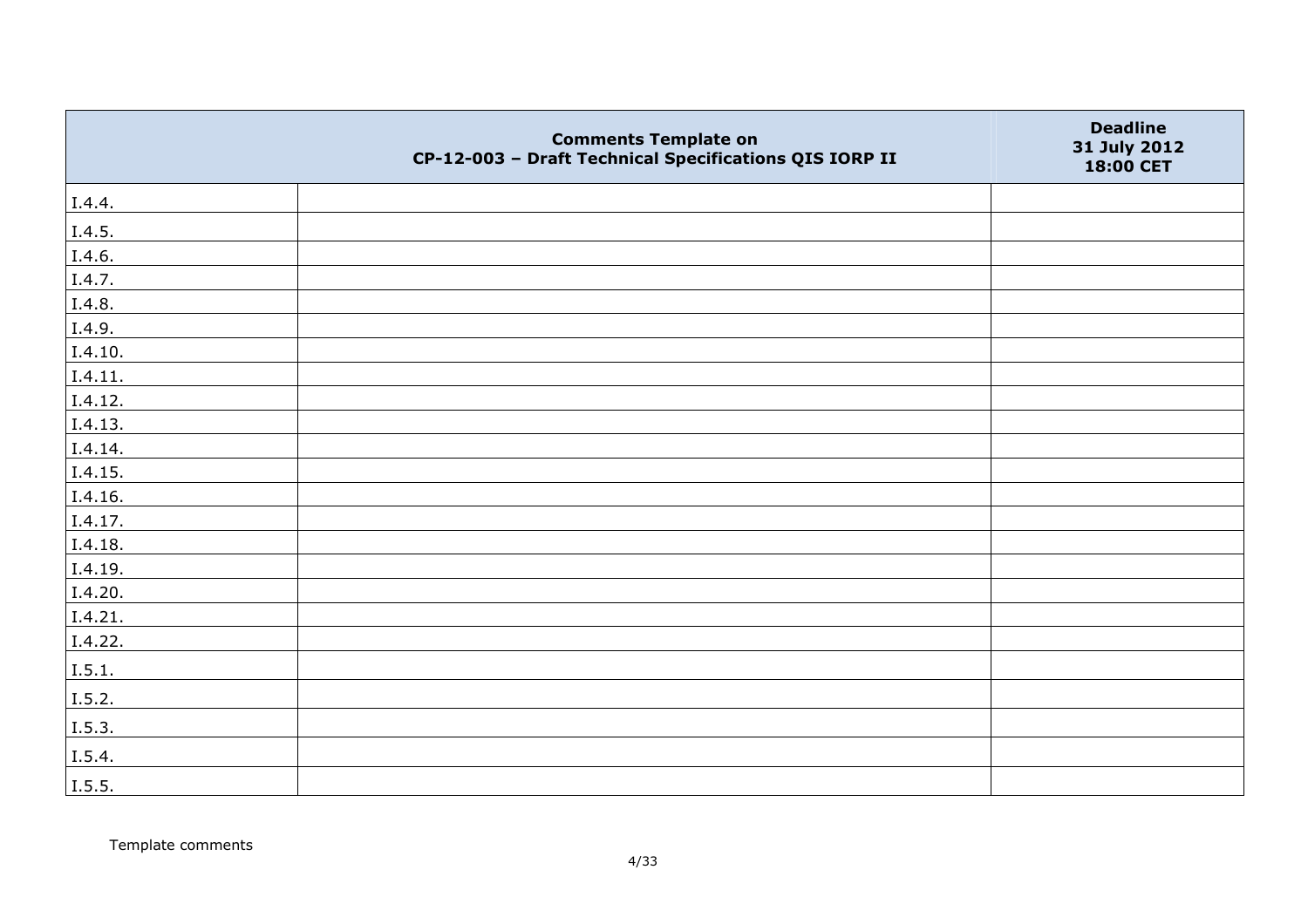|         | <b>Comments Template on</b><br>CP-12-003 - Draft Technical Specifications QIS IORP II | <b>Deadline</b><br>31 July 2012<br>18:00 CET |
|---------|---------------------------------------------------------------------------------------|----------------------------------------------|
| I.5.6.  |                                                                                       |                                              |
| I.5.7.  |                                                                                       |                                              |
| I.5.8.  |                                                                                       |                                              |
| I.6.1.  |                                                                                       |                                              |
| I.6.2.  |                                                                                       |                                              |
| I.6.3.  |                                                                                       |                                              |
| I.7.1.  |                                                                                       |                                              |
| I.7.2.  |                                                                                       |                                              |
| I.7.3.  |                                                                                       |                                              |
| I.7.4.  |                                                                                       |                                              |
| I.7.5.  |                                                                                       |                                              |
| I.8.1.  |                                                                                       |                                              |
| I.8.2.  |                                                                                       |                                              |
| I.8.3.  |                                                                                       |                                              |
| I.8.4.  |                                                                                       |                                              |
| I.8.5.  |                                                                                       |                                              |
| I.8.6.  |                                                                                       |                                              |
| I.9.1.  |                                                                                       |                                              |
| I.9.2.  |                                                                                       |                                              |
| I.9.3.  |                                                                                       |                                              |
| I.10.1. |                                                                                       |                                              |
| I.10.2. |                                                                                       |                                              |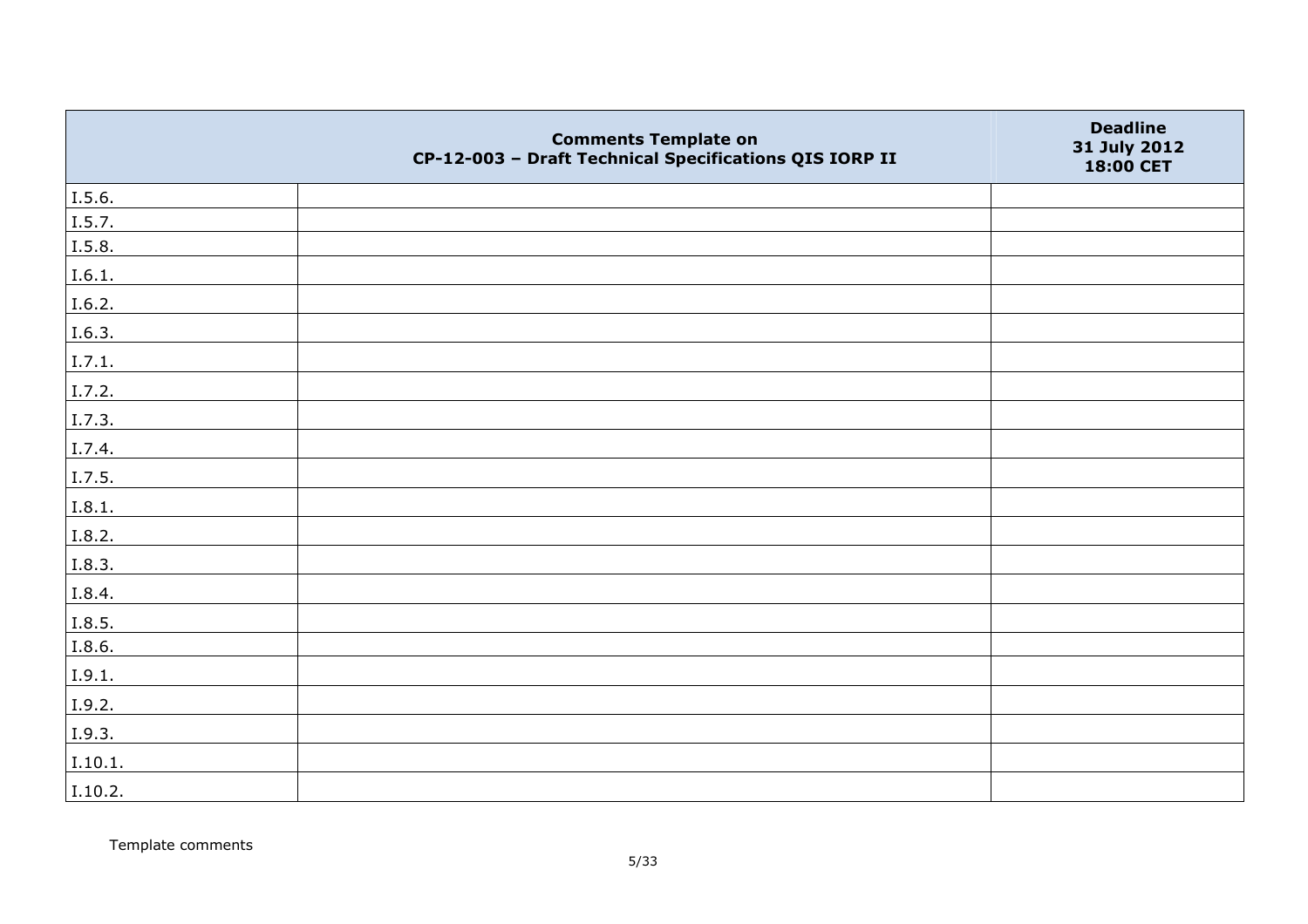|           | <b>Comments Template on</b><br>CP-12-003 - Draft Technical Specifications QIS IORP II | <b>Deadline</b><br>31 July 2012<br>18:00 CET |
|-----------|---------------------------------------------------------------------------------------|----------------------------------------------|
| I.10.3.   |                                                                                       |                                              |
| I.10.4    |                                                                                       |                                              |
| I.11.1    |                                                                                       |                                              |
| HBS.1.1.  |                                                                                       |                                              |
| HBS.2.1.  |                                                                                       |                                              |
| HBS.2.2.  |                                                                                       |                                              |
| HBS.2.3.  |                                                                                       |                                              |
| HBS.2.4.  |                                                                                       |                                              |
| HBS.2.5.  |                                                                                       |                                              |
| HBS.2.6.  |                                                                                       |                                              |
| HBS.2.7.  |                                                                                       |                                              |
| HBS.2.8.  |                                                                                       |                                              |
| HBS.3.1.  |                                                                                       |                                              |
| HBS.3.2.  |                                                                                       |                                              |
| HBS.3.3.  |                                                                                       |                                              |
| HBS.3.4.  |                                                                                       |                                              |
| HBS.3.5.  |                                                                                       |                                              |
| HBS.3.6.  |                                                                                       |                                              |
| HBS.3.7.  |                                                                                       |                                              |
| HBS.3.8.  |                                                                                       |                                              |
| HBS.3.9.  |                                                                                       |                                              |
| HBS.3.10. |                                                                                       |                                              |
| HBS.3.11. |                                                                                       |                                              |
| HBS.3.12. |                                                                                       |                                              |
| HBS.3.13. |                                                                                       |                                              |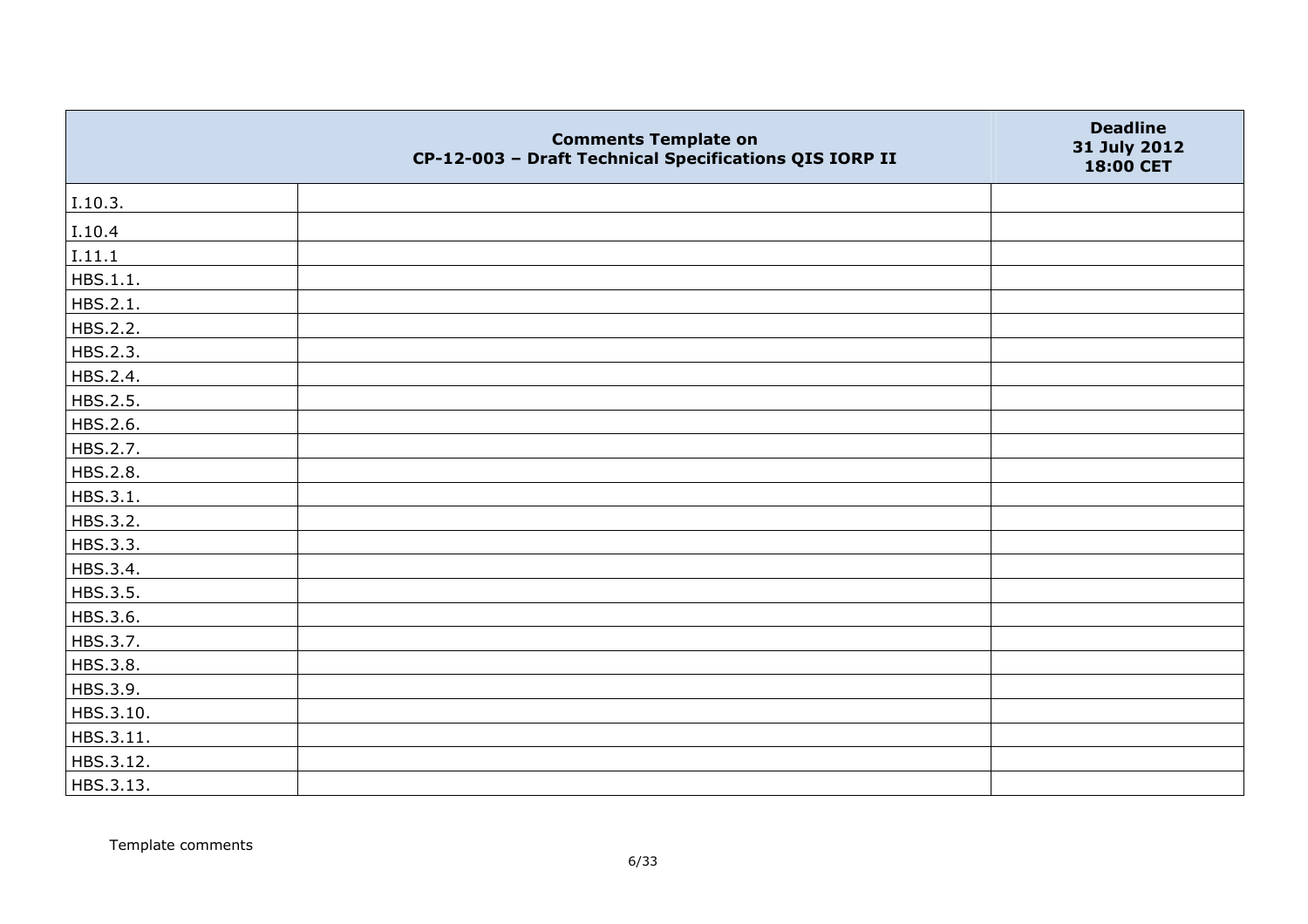|           | <b>Comments Template on</b><br>CP-12-003 - Draft Technical Specifications QIS IORP II | <b>Deadline</b><br>31 July 2012<br>18:00 CET |
|-----------|---------------------------------------------------------------------------------------|----------------------------------------------|
| HBS.3.14. |                                                                                       |                                              |
| HBS.3.15. |                                                                                       |                                              |
| HBS.3.16. |                                                                                       |                                              |
| HBS.3.17. |                                                                                       |                                              |
| HBS.3.18. |                                                                                       |                                              |
| HBS.3.19. |                                                                                       |                                              |
| HBS.3.20. |                                                                                       |                                              |
| HBS.3.21. |                                                                                       |                                              |
| HBS.3.22. |                                                                                       |                                              |
| HBS.3.23. |                                                                                       |                                              |
| HBS.3.24. |                                                                                       |                                              |
| HBS.3.25. |                                                                                       |                                              |
| HBS.3.26. |                                                                                       |                                              |
| HBS.3.27. |                                                                                       |                                              |
| HBS.3.28. |                                                                                       |                                              |
| HBS.3.29. |                                                                                       |                                              |
| HBS.4.1.  |                                                                                       |                                              |
| HBS.4.2.  |                                                                                       |                                              |
| HBS.4.3.  |                                                                                       |                                              |
| HBS.4.4.  |                                                                                       |                                              |
| HBS.4.5.  |                                                                                       |                                              |
| HBS.4.6.  |                                                                                       |                                              |
| HBS.4.7.  |                                                                                       |                                              |
| HBS.4.8.  |                                                                                       |                                              |
| HBS.4.9.  |                                                                                       |                                              |
| HBS.4.10. |                                                                                       |                                              |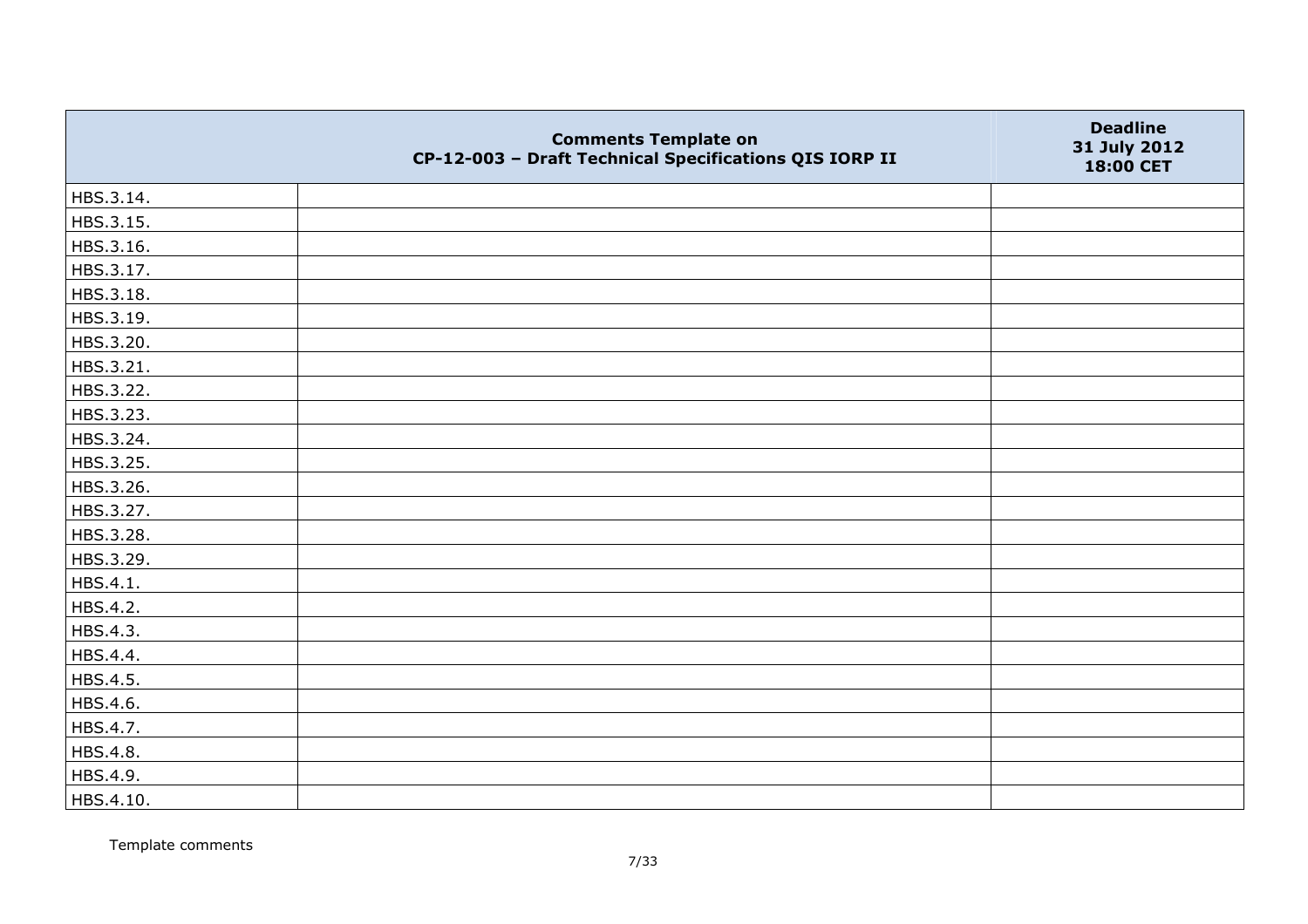|           | <b>Comments Template on</b><br>CP-12-003 - Draft Technical Specifications QIS IORP II | <b>Deadline</b><br>31 July 2012<br>18:00 CET |
|-----------|---------------------------------------------------------------------------------------|----------------------------------------------|
| HBS.4.11. |                                                                                       |                                              |
| HBS.4.12. |                                                                                       |                                              |
| HBS.4.13. |                                                                                       |                                              |
| HBS.4.14. |                                                                                       |                                              |
| HBS.4.15. |                                                                                       |                                              |
| HBS.4.16. |                                                                                       |                                              |
| HBS.4.17. |                                                                                       |                                              |
| HBS.4.18. |                                                                                       |                                              |
| HBS.4.19. |                                                                                       |                                              |
| HBS.4.20. |                                                                                       |                                              |
| HBS.4.21. |                                                                                       |                                              |
| HBS.4.22. |                                                                                       |                                              |
| HBS.4.23. |                                                                                       |                                              |
| HBS.4.24. |                                                                                       |                                              |
| HBS.4.25. |                                                                                       |                                              |
| HBS.4.26. |                                                                                       |                                              |
| HBS.4.27. |                                                                                       |                                              |
| HBS.4.28. |                                                                                       |                                              |
| HBS.4.29. |                                                                                       |                                              |
| HBS.4.30. |                                                                                       |                                              |
| HBS.4.31. |                                                                                       |                                              |
| HBS.4.32. |                                                                                       |                                              |
| HBS.4.33. |                                                                                       |                                              |
| HBS.4.34. |                                                                                       |                                              |
| HBS.4.35. |                                                                                       |                                              |
| HBS.4.36. |                                                                                       |                                              |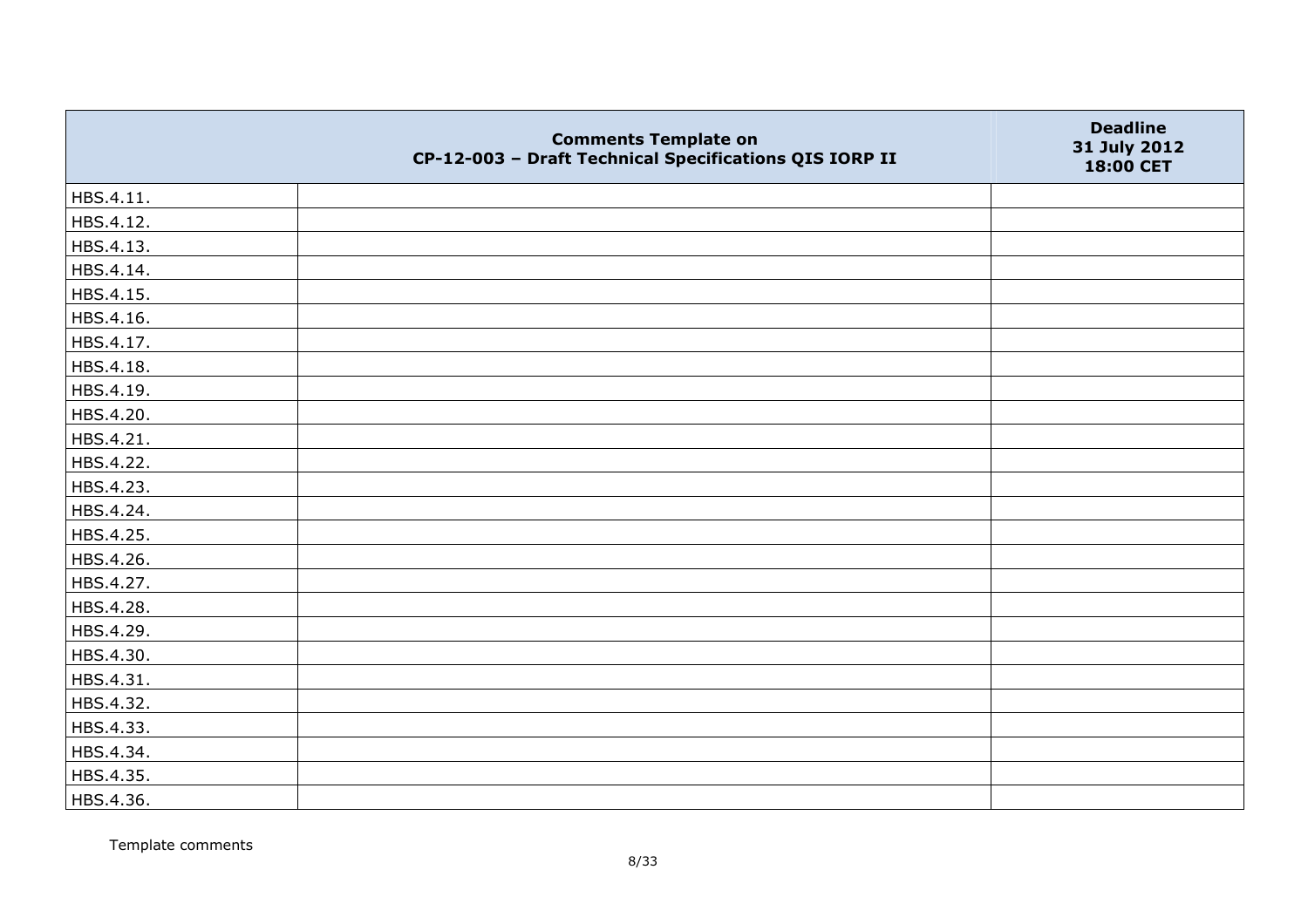|           | <b>Comments Template on</b><br>CP-12-003 - Draft Technical Specifications QIS IORP II | <b>Deadline</b><br>31 July 2012<br>18:00 CET |
|-----------|---------------------------------------------------------------------------------------|----------------------------------------------|
| HBS.4.37. |                                                                                       |                                              |
| HBS.4.38. |                                                                                       |                                              |
| HBS.4.39. |                                                                                       |                                              |
| HBS.4.40. |                                                                                       |                                              |
| HBS.4.41. |                                                                                       |                                              |
| HBS.4.42. |                                                                                       |                                              |
| HBS.4.43. |                                                                                       |                                              |
| HBS.4.44. |                                                                                       |                                              |
| HBS.4.45. |                                                                                       |                                              |
| HBS.4.46. |                                                                                       |                                              |
| HBS.4.47. |                                                                                       |                                              |
| HBS.4.48. |                                                                                       |                                              |
| HBS.4.49. |                                                                                       |                                              |
| HBS.4.50. |                                                                                       |                                              |
| HBS.4.51. |                                                                                       |                                              |
| HBS.4.52. |                                                                                       |                                              |
| HBS.4.53. |                                                                                       |                                              |
| HBS.4.54. |                                                                                       |                                              |
| HBS.4.55. |                                                                                       |                                              |
| HBS.4.56. |                                                                                       |                                              |
| HBS.4.57. |                                                                                       |                                              |
| HBS.4.58. |                                                                                       |                                              |
| HBS.4.59. |                                                                                       |                                              |
| HBS.4.60. |                                                                                       |                                              |
| HBS.4.61. |                                                                                       |                                              |
| HBS.5.1.  |                                                                                       |                                              |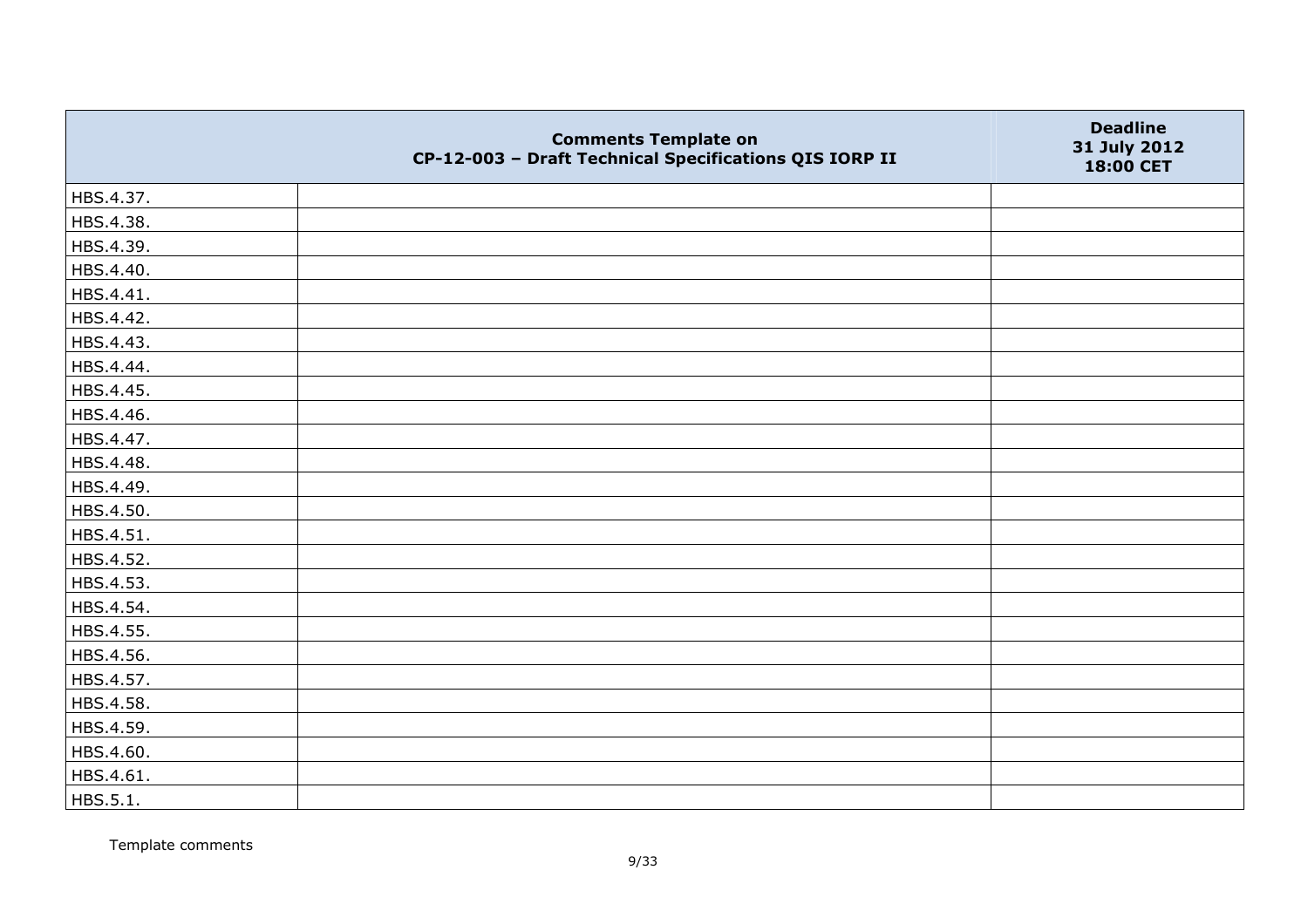|           | <b>Comments Template on</b><br>CP-12-003 - Draft Technical Specifications QIS IORP II | <b>Deadline</b><br>31 July 2012<br>18:00 CET |
|-----------|---------------------------------------------------------------------------------------|----------------------------------------------|
| HBS.5.2.  |                                                                                       |                                              |
| HBS.5.3.  |                                                                                       |                                              |
| HBS.5.4.  |                                                                                       |                                              |
| HBS.5.5.  |                                                                                       |                                              |
| HBS.6.1.  |                                                                                       |                                              |
| HBS.6.2.  |                                                                                       |                                              |
| HBS.6.3.  |                                                                                       |                                              |
| HBS.6.4.  |                                                                                       |                                              |
| HBS.6.5.  |                                                                                       |                                              |
| HBS.6.6.  |                                                                                       |                                              |
| HBS.6.7.  |                                                                                       |                                              |
| HBS.6.8.  |                                                                                       |                                              |
| HBS.6.9.  |                                                                                       |                                              |
| HBS.6.10. |                                                                                       |                                              |
| HBS.6.11. |                                                                                       |                                              |
| HBS.6.12. |                                                                                       |                                              |
| HBS.6.13. |                                                                                       |                                              |
| HBS.6.14. |                                                                                       |                                              |
| HBS.6.15. |                                                                                       |                                              |
| HBS.6.16. |                                                                                       |                                              |
| HBS.6.17. |                                                                                       |                                              |
| HBS.6.18. |                                                                                       |                                              |
| HBS.6.19. |                                                                                       |                                              |
| HBS.6.20. |                                                                                       |                                              |
| HBS.6.21. |                                                                                       |                                              |
| HBS.6.22. |                                                                                       |                                              |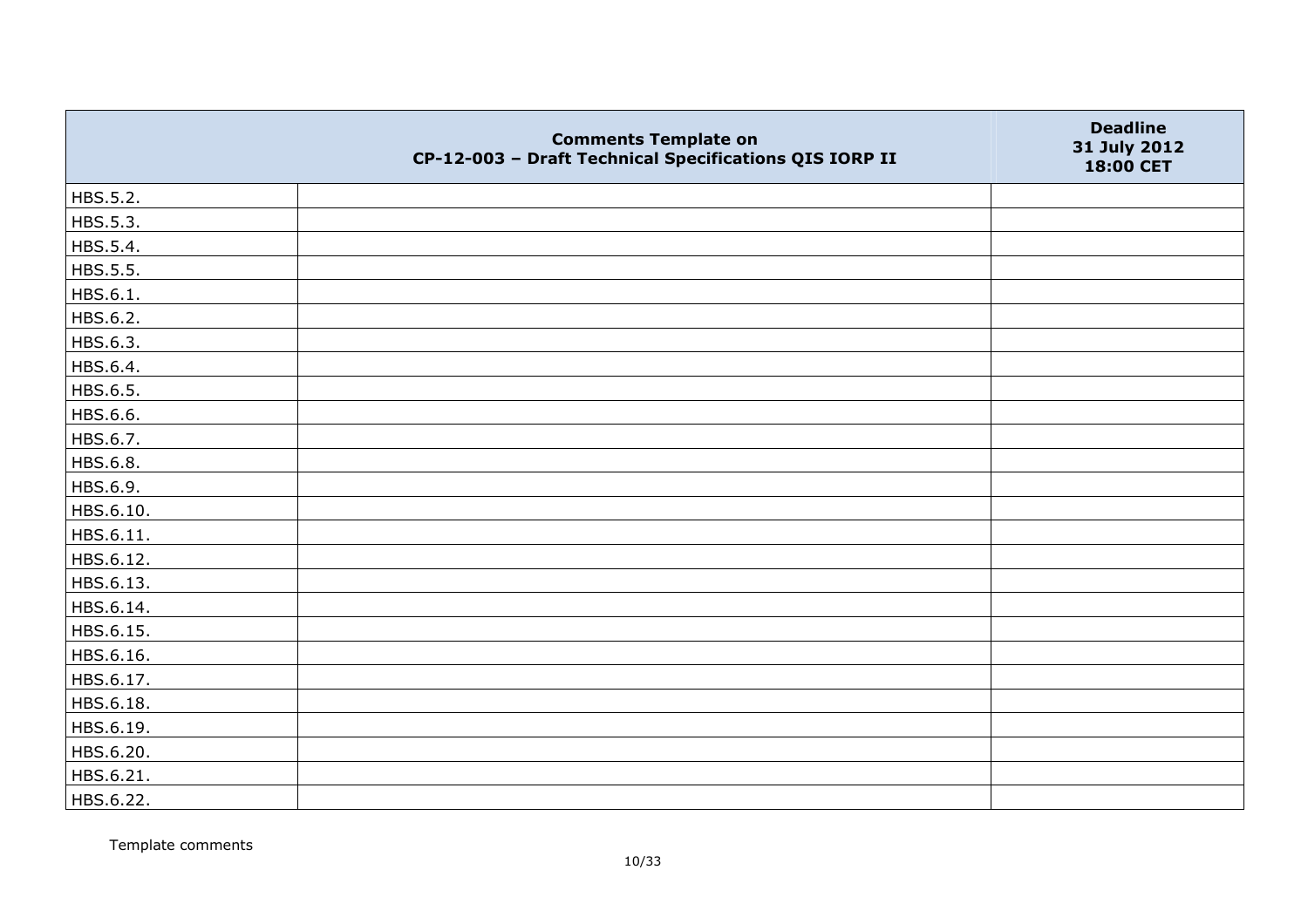|           | <b>Comments Template on</b><br>CP-12-003 - Draft Technical Specifications QIS IORP II | <b>Deadline</b><br>31 July 2012<br>18:00 CET |
|-----------|---------------------------------------------------------------------------------------|----------------------------------------------|
| HBS.6.23. |                                                                                       |                                              |
| HBS.6.24. |                                                                                       |                                              |
| HBS.6.25. |                                                                                       |                                              |
| HBS.6.26. |                                                                                       |                                              |
| HBS.6.27. |                                                                                       |                                              |
| HBS.6.28. |                                                                                       |                                              |
| HBS.6.29. |                                                                                       |                                              |
| HBS.6.30. |                                                                                       |                                              |
| HBS.6.31. |                                                                                       |                                              |
| HBS.6.32. |                                                                                       |                                              |
| HBS.6.33. |                                                                                       |                                              |
| HBS.6.34. |                                                                                       |                                              |
| HBS.6.35. |                                                                                       |                                              |
| HBS.6.36. |                                                                                       |                                              |
| HBS.6.37. |                                                                                       |                                              |
| HBS.6.38. |                                                                                       |                                              |
| HBS.6.39. |                                                                                       |                                              |
| HBS.6.40. |                                                                                       |                                              |
| HBS.6.41. |                                                                                       |                                              |
| HBS.6.42. |                                                                                       |                                              |
| HBS.6.43. |                                                                                       |                                              |
| HBS.6.44. |                                                                                       |                                              |
| HBS.6.45. |                                                                                       |                                              |
| HBS.6.46. |                                                                                       |                                              |
| HBS.6.47. |                                                                                       |                                              |
| HBS.6.48. |                                                                                       |                                              |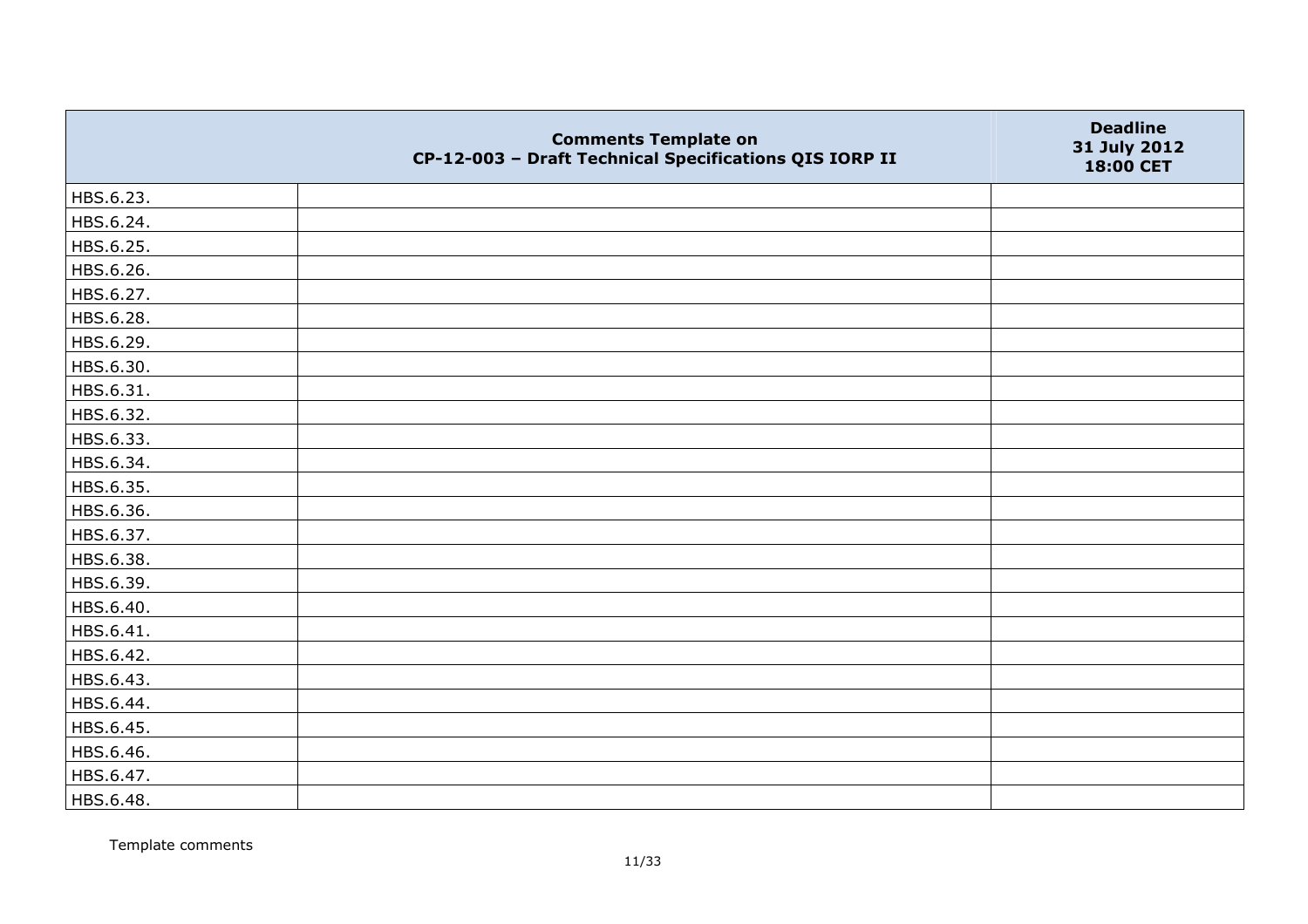|           | <b>Comments Template on</b><br>CP-12-003 - Draft Technical Specifications QIS IORP II | <b>Deadline</b><br>31 July 2012<br>18:00 CET |
|-----------|---------------------------------------------------------------------------------------|----------------------------------------------|
| HBS.6.49. |                                                                                       |                                              |
| HBS.6.50. |                                                                                       |                                              |
| HBS.6.51. |                                                                                       |                                              |
| HBS.6.52. |                                                                                       |                                              |
| HBS.6.53. |                                                                                       |                                              |
| HBS.6.54. |                                                                                       |                                              |
| HBS.6.55. |                                                                                       |                                              |
| HBS.6.56. |                                                                                       |                                              |
| HBS.6.57. |                                                                                       |                                              |
| HBS.6.58. |                                                                                       |                                              |
| HBS.6.59. |                                                                                       |                                              |
| HBS.6.60. |                                                                                       |                                              |
| HBS.6.61. |                                                                                       |                                              |
| HBS.6.62. |                                                                                       |                                              |
| HBS.6.63. |                                                                                       |                                              |
| HBS.6.64. |                                                                                       |                                              |
| HBS.6.65. |                                                                                       |                                              |
| HBS.6.66. |                                                                                       |                                              |
| HBS.6.67. |                                                                                       |                                              |
| HBS.6.68. |                                                                                       |                                              |
| HBS.6.69. |                                                                                       |                                              |
| HBS.6.70. |                                                                                       |                                              |
| HBS.6.71. |                                                                                       |                                              |
| HBS.6.72. |                                                                                       |                                              |
| HBS.6.73. |                                                                                       |                                              |
| HBS.6.74. |                                                                                       |                                              |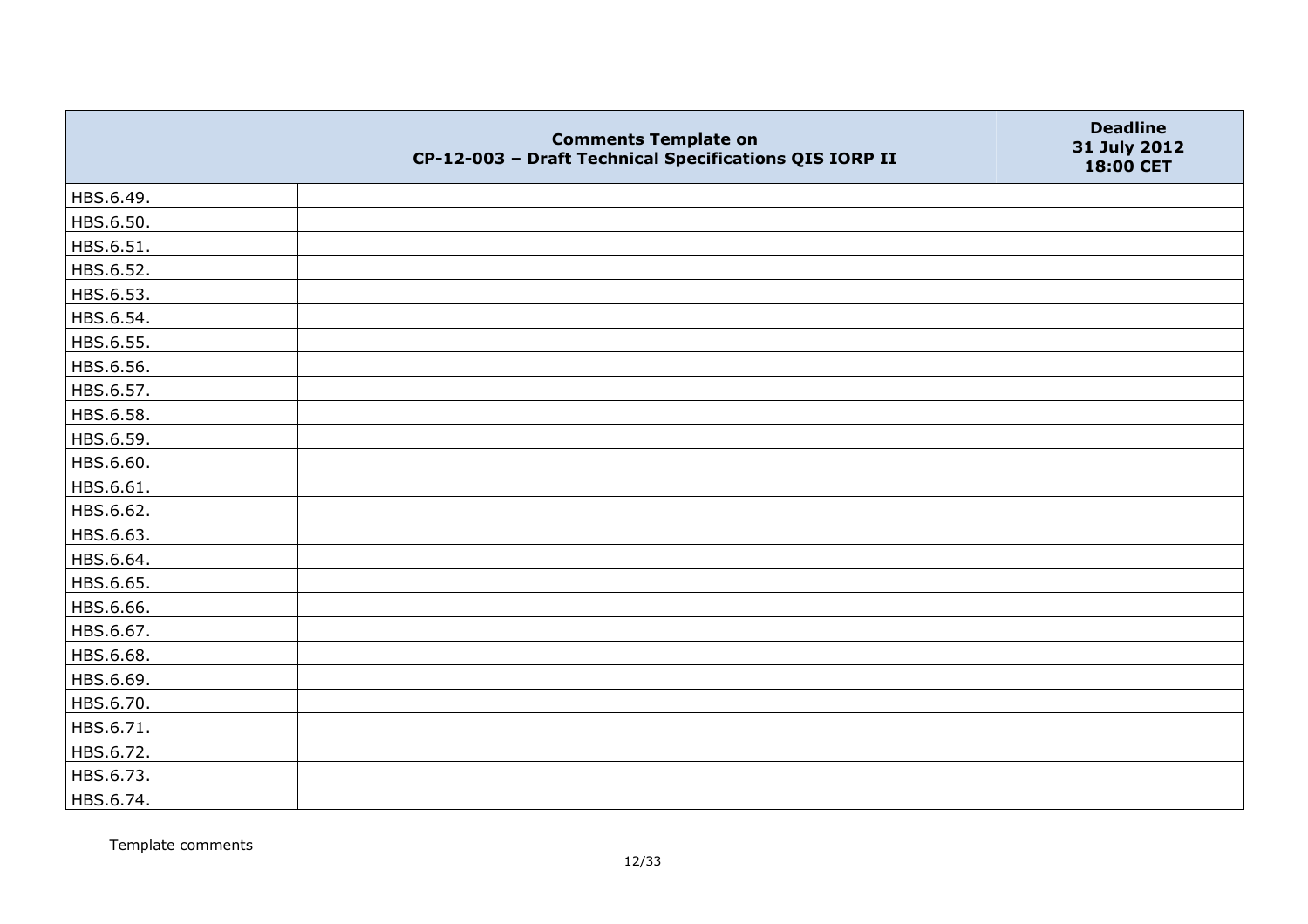|           | <b>Comments Template on</b><br>CP-12-003 - Draft Technical Specifications QIS IORP II | <b>Deadline</b><br>31 July 2012<br>18:00 CET |
|-----------|---------------------------------------------------------------------------------------|----------------------------------------------|
| HBS.6.75. |                                                                                       |                                              |
| HBS.6.76. |                                                                                       |                                              |
| HBS.6.77. |                                                                                       |                                              |
| HBS.6.78. |                                                                                       |                                              |
| HBS.6.79. |                                                                                       |                                              |
| HBS.6.80. |                                                                                       |                                              |
| HBS.6.81. |                                                                                       |                                              |
| HBS.6.82. |                                                                                       |                                              |
| HBS.6.83. |                                                                                       |                                              |
| HBS.6.84. |                                                                                       |                                              |
| HBS.6.85. |                                                                                       |                                              |
| HBS.6.86. |                                                                                       |                                              |
| HBS.6.87. |                                                                                       |                                              |
| HBS.6.88. |                                                                                       |                                              |
| HBS.6.89. |                                                                                       |                                              |
| HBS.6.90. |                                                                                       |                                              |
| HBS.7.1.  |                                                                                       |                                              |
| HBS.7.2.  |                                                                                       |                                              |
| HBS.7.3.  |                                                                                       |                                              |
| HBS.7.4.  |                                                                                       |                                              |
| HBS.7.5.  |                                                                                       |                                              |
| HBS.7.6.  |                                                                                       |                                              |
| HBS.7.7.  |                                                                                       |                                              |
| HBS.7.8.  |                                                                                       |                                              |
| HBS.7.9.  |                                                                                       |                                              |
| HBS.7.10. |                                                                                       |                                              |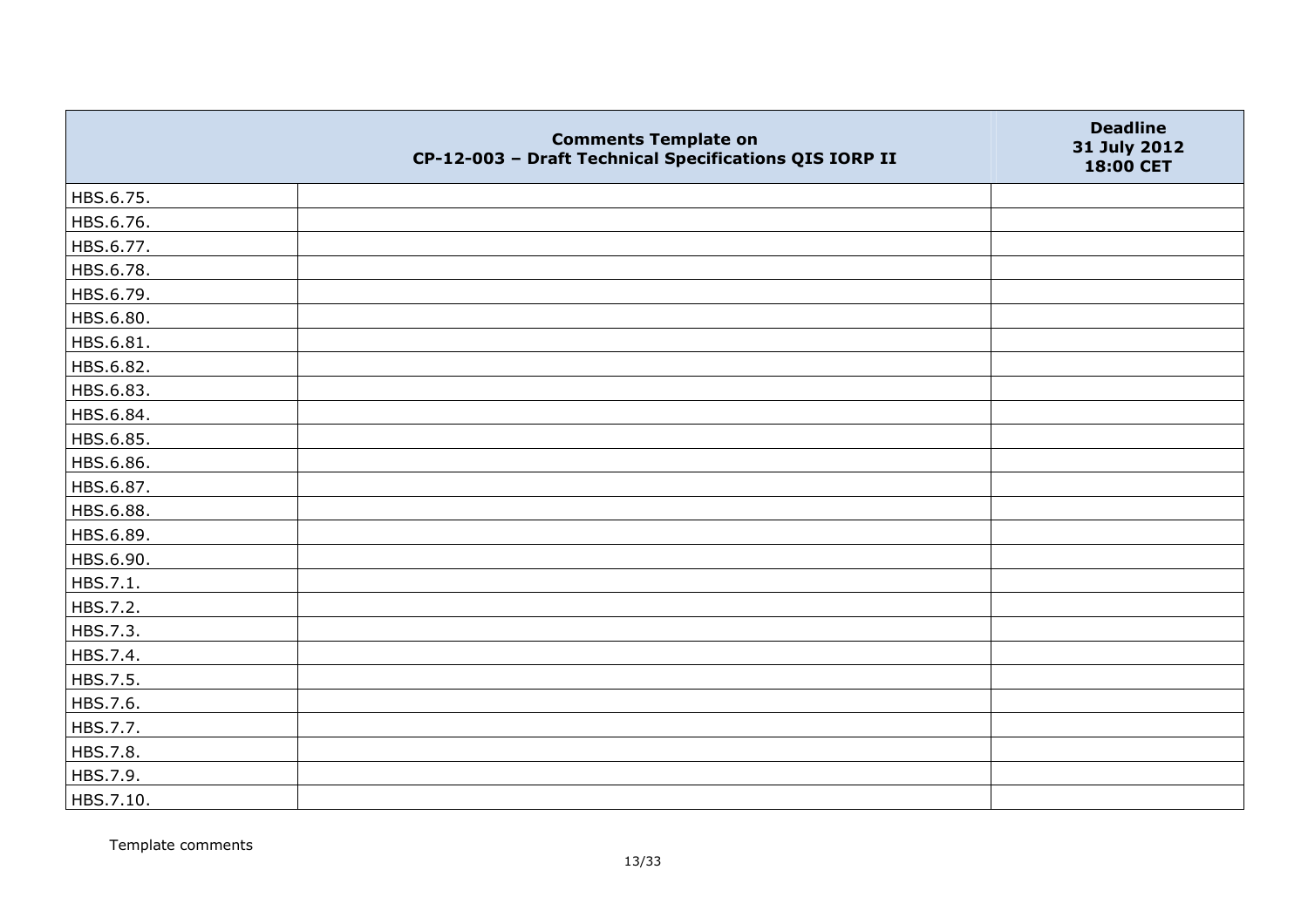|           | <b>Comments Template on</b><br>CP-12-003 - Draft Technical Specifications QIS IORP II | <b>Deadline</b><br>31 July 2012<br>18:00 CET |
|-----------|---------------------------------------------------------------------------------------|----------------------------------------------|
| HBS.7.11. |                                                                                       |                                              |
| HBS.7.12. |                                                                                       |                                              |
| HBS.7.13. |                                                                                       |                                              |
| HBS.7.14. |                                                                                       |                                              |
| HBS.7.15. |                                                                                       |                                              |
| HBS.7.16. |                                                                                       |                                              |
| HBS.7.17. |                                                                                       |                                              |
| HBS.7.18. |                                                                                       |                                              |
| HBS.7.19. |                                                                                       |                                              |
| HBS.7.20. |                                                                                       |                                              |
| HBS.7.21. |                                                                                       |                                              |
| HBS.7.22. |                                                                                       |                                              |
| HBS.7.23. |                                                                                       |                                              |
| HBS.7.24. |                                                                                       |                                              |
| HBS.7.25. |                                                                                       |                                              |
| HBS.7.26. |                                                                                       |                                              |
| HBS.7.27. |                                                                                       |                                              |
| HBS.7.28. |                                                                                       |                                              |
| HBS.7.29. |                                                                                       |                                              |
| HBS.7.30. |                                                                                       |                                              |
| HBS.7.31. |                                                                                       |                                              |
| HBS.7.32. |                                                                                       |                                              |
| HBS.7.33. |                                                                                       |                                              |
| HBS.7.34. |                                                                                       |                                              |
| HBS.7.35. |                                                                                       |                                              |
| HBS.7.36. |                                                                                       |                                              |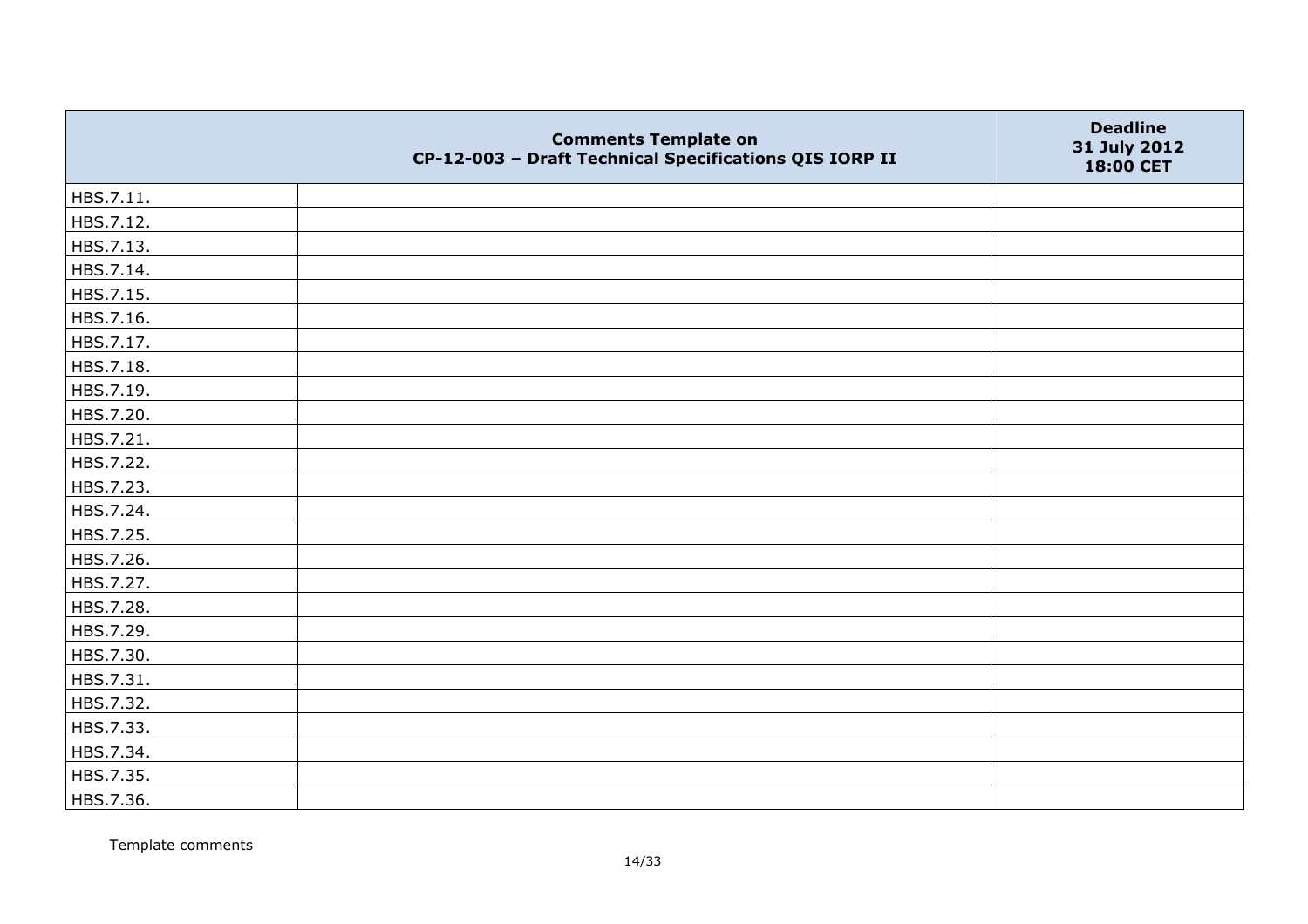|           | <b>Comments Template on</b><br>CP-12-003 - Draft Technical Specifications QIS IORP II | <b>Deadline</b><br>31 July 2012<br>18:00 CET |
|-----------|---------------------------------------------------------------------------------------|----------------------------------------------|
| HBS.7.37. |                                                                                       |                                              |
| HBS.7.38. |                                                                                       |                                              |
| HBS.7.39. |                                                                                       |                                              |
| HBS.7.40. |                                                                                       |                                              |
| HBS.7.41. |                                                                                       |                                              |
| HBS.7.42. |                                                                                       |                                              |
| HBS.8.1.  |                                                                                       |                                              |
| HBS.8.2.  |                                                                                       |                                              |
| HBS.8.3.  |                                                                                       |                                              |
| HBS.8.4.  |                                                                                       |                                              |
| HBS.8.5.  |                                                                                       |                                              |
| HBS.8.6.  |                                                                                       |                                              |
| HBS.8.7.  |                                                                                       |                                              |
| HBS.8.8.  |                                                                                       |                                              |
| HBS.8.9.  |                                                                                       |                                              |
| HBS.8.10. |                                                                                       |                                              |
| HBS.8.11. |                                                                                       |                                              |
| HBS.8.12. |                                                                                       |                                              |
| HBS.8.13. |                                                                                       |                                              |
| HBS.8.14. |                                                                                       |                                              |
| HBS.8.15. |                                                                                       |                                              |
| HBS.8.16. |                                                                                       |                                              |
| HBS.8.17. |                                                                                       |                                              |
| HBS.8.18. |                                                                                       |                                              |
| HBS.8.19. |                                                                                       |                                              |
| HBS.8.20. |                                                                                       |                                              |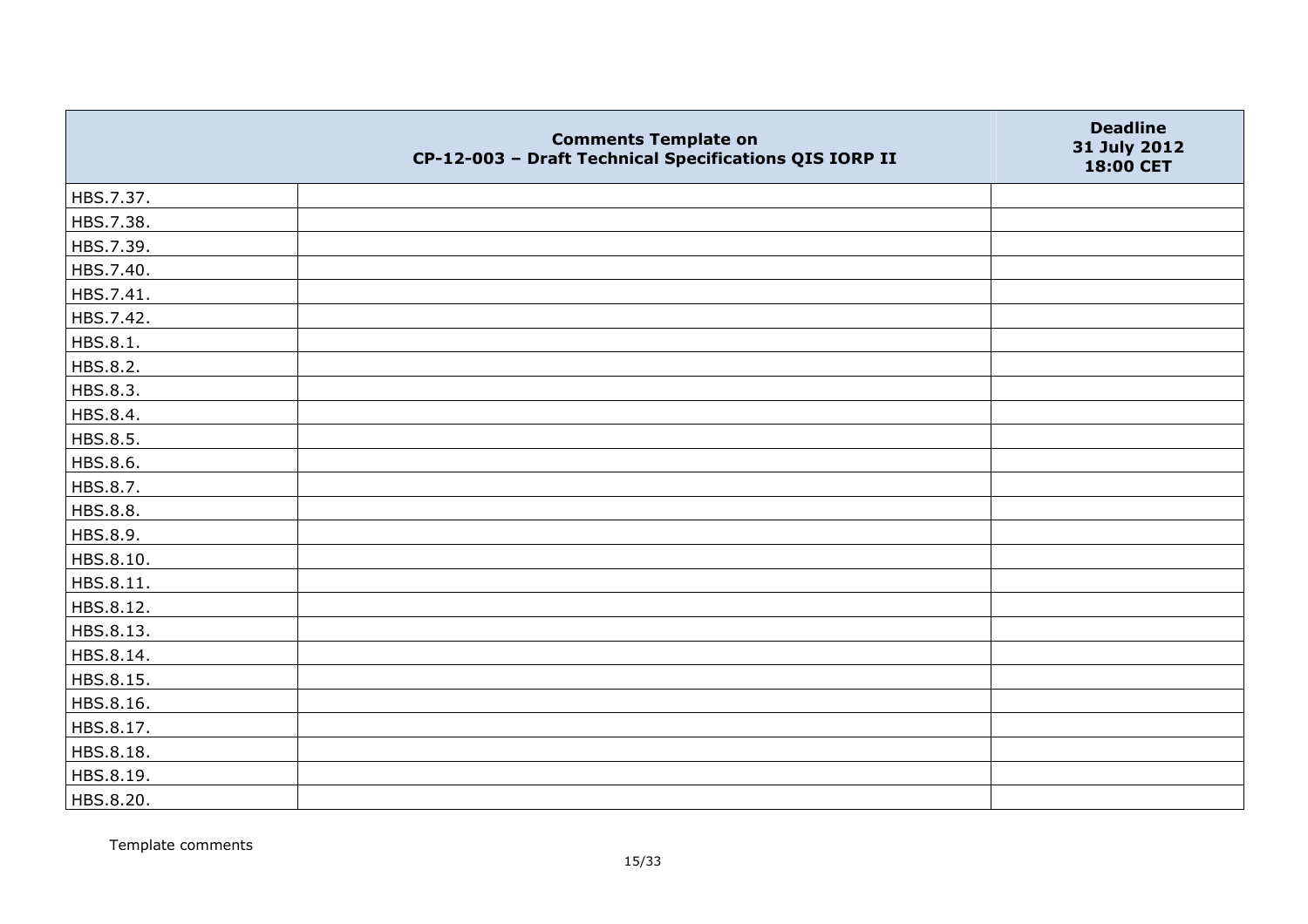|           | <b>Comments Template on</b><br>CP-12-003 - Draft Technical Specifications QIS IORP II | <b>Deadline</b><br>31 July 2012<br>18:00 CET |
|-----------|---------------------------------------------------------------------------------------|----------------------------------------------|
| HBS.8.21. |                                                                                       |                                              |
| HBS.8.22. |                                                                                       |                                              |
| HBS.8.23. |                                                                                       |                                              |
| HBS.8.24. |                                                                                       |                                              |
| HBS.9.1.  |                                                                                       |                                              |
| HBS.9.2.  |                                                                                       |                                              |
| HBS.9.3.  |                                                                                       |                                              |
| HBS.9.4.  |                                                                                       |                                              |
| HBS.9.5.  |                                                                                       |                                              |
| HBS.9.6.  |                                                                                       |                                              |
| HBS.9.7.  |                                                                                       |                                              |
| HBS.9.8.  |                                                                                       |                                              |
| HBS.9.9.  |                                                                                       |                                              |
| SCR.1.1.  |                                                                                       |                                              |
| SCR.1.2.  |                                                                                       |                                              |
| SCR.1.3.  |                                                                                       |                                              |
| SCR.1.4.  |                                                                                       |                                              |
| SCR.1.5.  |                                                                                       |                                              |
| SCR.1.6.  |                                                                                       |                                              |
| SCR.1.7.  |                                                                                       |                                              |
| SCR.1.8.  |                                                                                       |                                              |
| SCR.1.9.  |                                                                                       |                                              |
| SCR.1.10. |                                                                                       |                                              |
| SCR.1.11. |                                                                                       |                                              |
| SCR.1.12. |                                                                                       |                                              |
| SCR.1.13. |                                                                                       |                                              |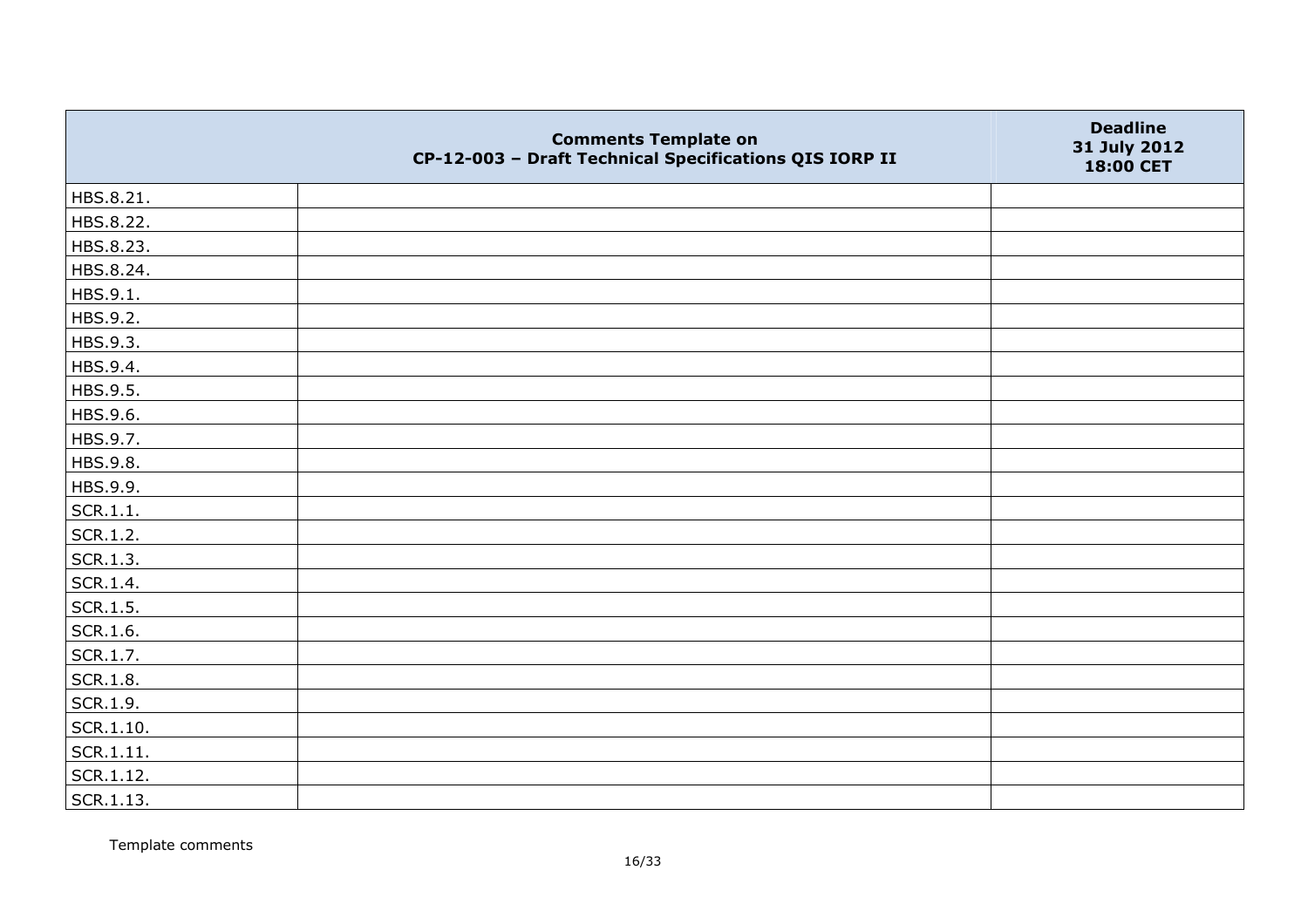|           | <b>Comments Template on</b><br>CP-12-003 - Draft Technical Specifications QIS IORP II | <b>Deadline</b><br>31 July 2012<br>18:00 CET |
|-----------|---------------------------------------------------------------------------------------|----------------------------------------------|
| SCR.1.14. |                                                                                       |                                              |
| SCR.1.15. |                                                                                       |                                              |
| SCR.1.16. |                                                                                       |                                              |
| SCR.1.17. |                                                                                       |                                              |
| SCR.1.18. |                                                                                       |                                              |
| SCR.1.19. |                                                                                       |                                              |
| SCR.1.20. |                                                                                       |                                              |
| SCR.1.21. |                                                                                       |                                              |
| SCR.1.22. |                                                                                       |                                              |
| SCR.1.23. |                                                                                       |                                              |
| SCR.1.24. |                                                                                       |                                              |
| SCR.1.25. |                                                                                       |                                              |
| SCR.2.1.  |                                                                                       |                                              |
| SCR.2.2.  |                                                                                       |                                              |
| SCR.2.3.  |                                                                                       |                                              |
| SCR.2.4.  |                                                                                       |                                              |
| SCR.2.5.  |                                                                                       |                                              |
| SCR.2.6.  |                                                                                       |                                              |
| SCR.2.7.  |                                                                                       |                                              |
| SCR.2.8.  |                                                                                       |                                              |
| SCR.2.9.  |                                                                                       |                                              |
| SCR.2.10. |                                                                                       |                                              |
| SCR.2.11. |                                                                                       |                                              |
| SCR.2.12. |                                                                                       |                                              |
| SCR.2.13. |                                                                                       |                                              |
| SCR.2.14. |                                                                                       |                                              |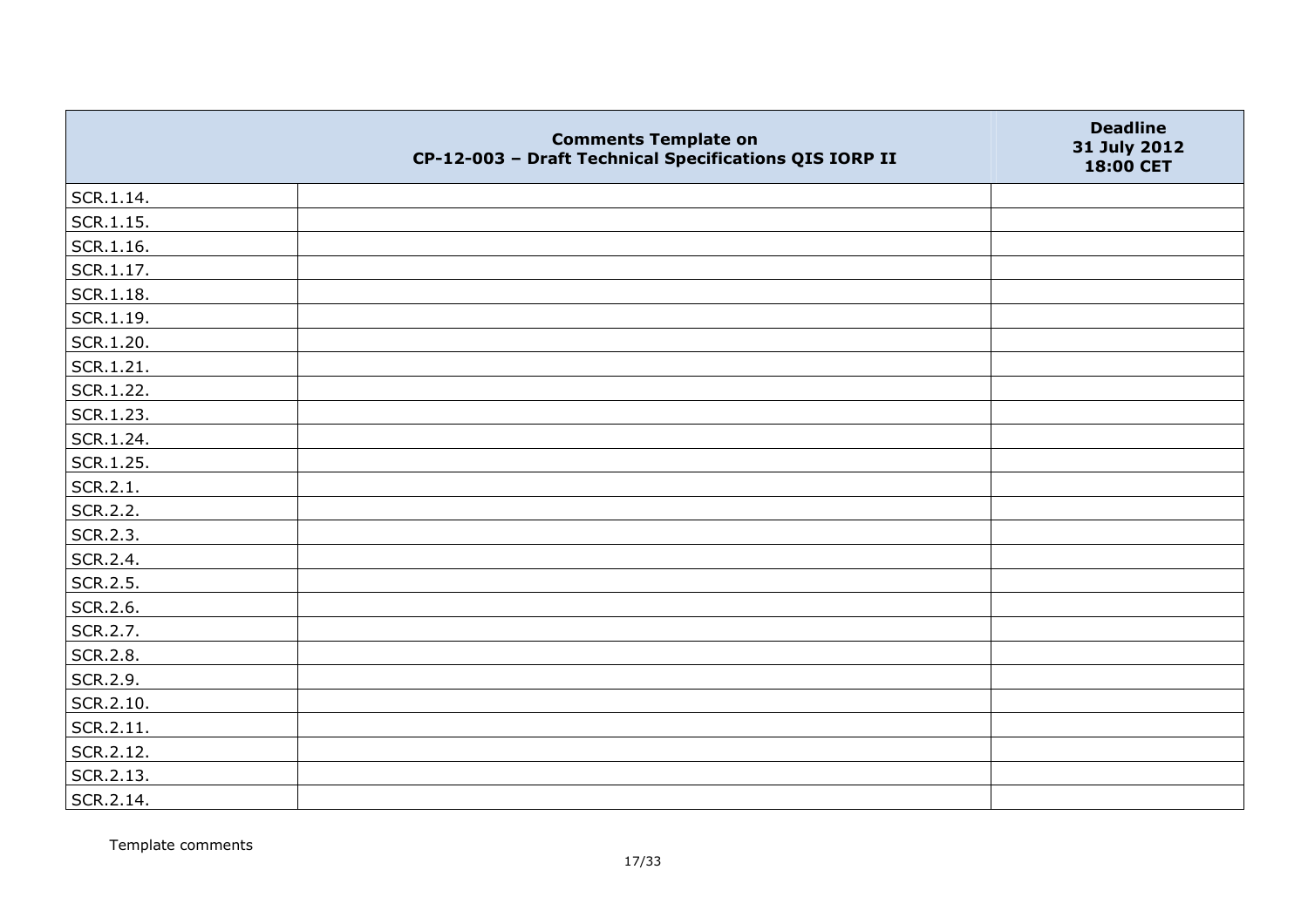|           | <b>Comments Template on</b><br>CP-12-003 - Draft Technical Specifications QIS IORP II | <b>Deadline</b><br>31 July 2012<br>18:00 CET |
|-----------|---------------------------------------------------------------------------------------|----------------------------------------------|
| SCR.2.15. |                                                                                       |                                              |
| SCR.2.16. |                                                                                       |                                              |
| SCR.2.17. |                                                                                       |                                              |
| SCR.2.18. |                                                                                       |                                              |
| SCR.2.19. |                                                                                       |                                              |
| SCR.2.20. |                                                                                       |                                              |
| SCR.2.21. |                                                                                       |                                              |
| SCR.2.22. |                                                                                       |                                              |
| SCR.2.23. |                                                                                       |                                              |
| SCR.2.24. |                                                                                       |                                              |
| SCR.2.25. |                                                                                       |                                              |
| SCR.2.26. |                                                                                       |                                              |
| SCR.2.27. |                                                                                       |                                              |
| SCR.2.28. |                                                                                       |                                              |
| SCR.2.29. |                                                                                       |                                              |
| SCR.2.30. |                                                                                       |                                              |
| SCR.2.31. |                                                                                       |                                              |
| SCR.2.32. |                                                                                       |                                              |
| SCR.2.33. |                                                                                       |                                              |
| SCR.2.34. |                                                                                       |                                              |
| SCR.2.35. |                                                                                       |                                              |
| SCR.3.1.  |                                                                                       |                                              |
| SCR.3.2.  |                                                                                       |                                              |
| SCR.3.3.  |                                                                                       |                                              |
| SCR.3.4.  |                                                                                       |                                              |
| SCR.3.5.  |                                                                                       |                                              |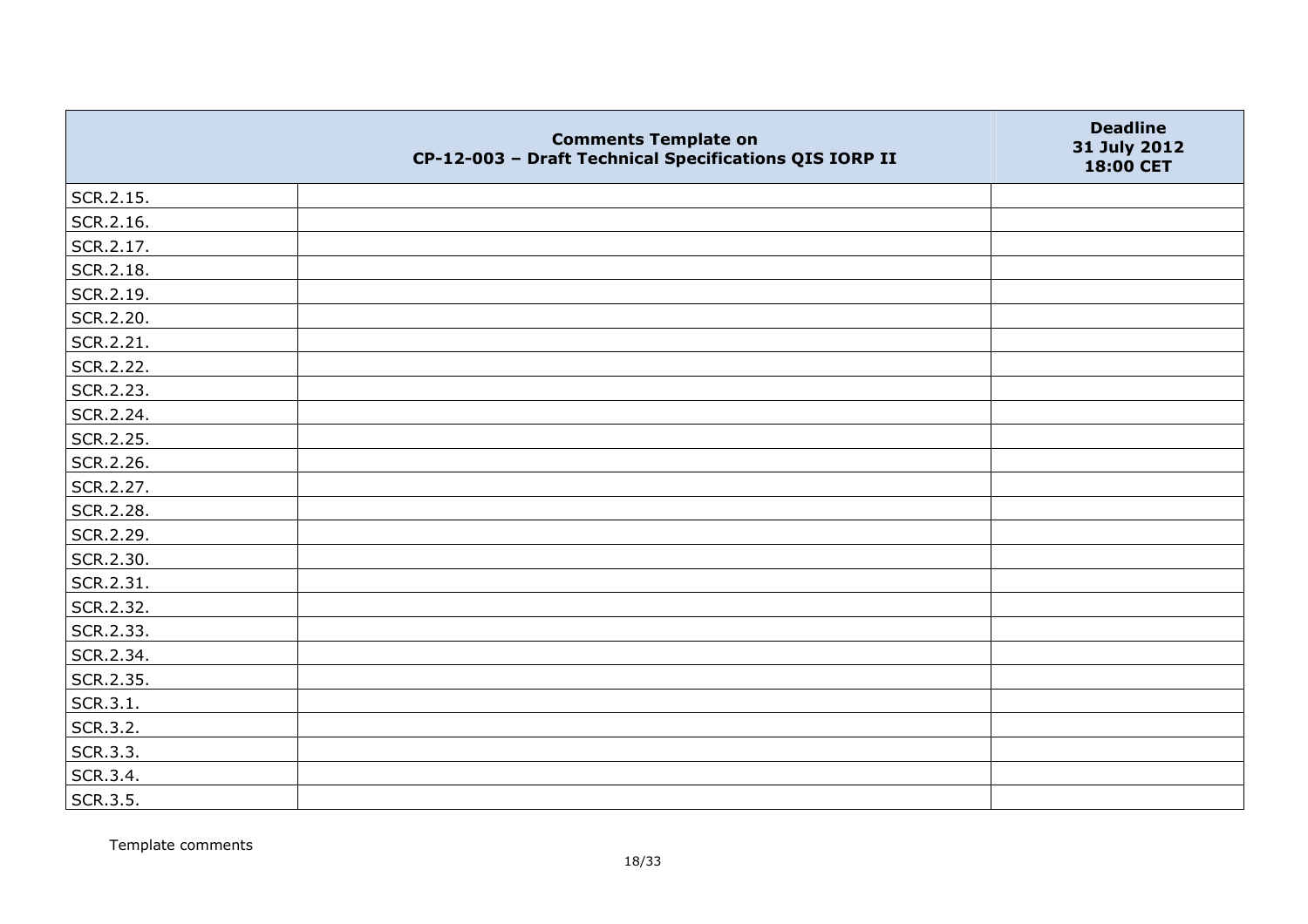|                   | <b>Comments Template on</b><br>CP-12-003 - Draft Technical Specifications QIS IORP II | <b>Deadline</b><br>31 July 2012<br>18:00 CET |
|-------------------|---------------------------------------------------------------------------------------|----------------------------------------------|
| SCR.3.6.          |                                                                                       |                                              |
| SCR.4.1.          |                                                                                       |                                              |
| SCR.4.2.          |                                                                                       |                                              |
| SCR.4.3.          |                                                                                       |                                              |
| SCR.4.4.          |                                                                                       |                                              |
| SCR.5.1.          |                                                                                       |                                              |
| SCR.5.2.          |                                                                                       |                                              |
| SCR.5.3.          |                                                                                       |                                              |
| SCR.5.4.          |                                                                                       |                                              |
| SCR.5.5.          |                                                                                       |                                              |
| SCR.5.6.          |                                                                                       |                                              |
| SCR.5.7.          |                                                                                       |                                              |
| <b>SCR.5.8.</b>   |                                                                                       |                                              |
| SCR.5.9.          |                                                                                       |                                              |
| $\vert$ SCR.5.10. |                                                                                       |                                              |
| $\vert$ SCR.5.11. |                                                                                       |                                              |
| SCR.5.12.         |                                                                                       |                                              |
| SCR.5.13.         |                                                                                       |                                              |
| SCR.5.14.         |                                                                                       |                                              |
| SCR.5.15.         |                                                                                       |                                              |
| SCR.5.16.         |                                                                                       |                                              |
| SCR.5.17.         |                                                                                       |                                              |
| SCR.5.18.         |                                                                                       |                                              |
| SCR.5.19.         |                                                                                       |                                              |
| SCR.5.20.         |                                                                                       |                                              |
| SCR.5.21.         |                                                                                       |                                              |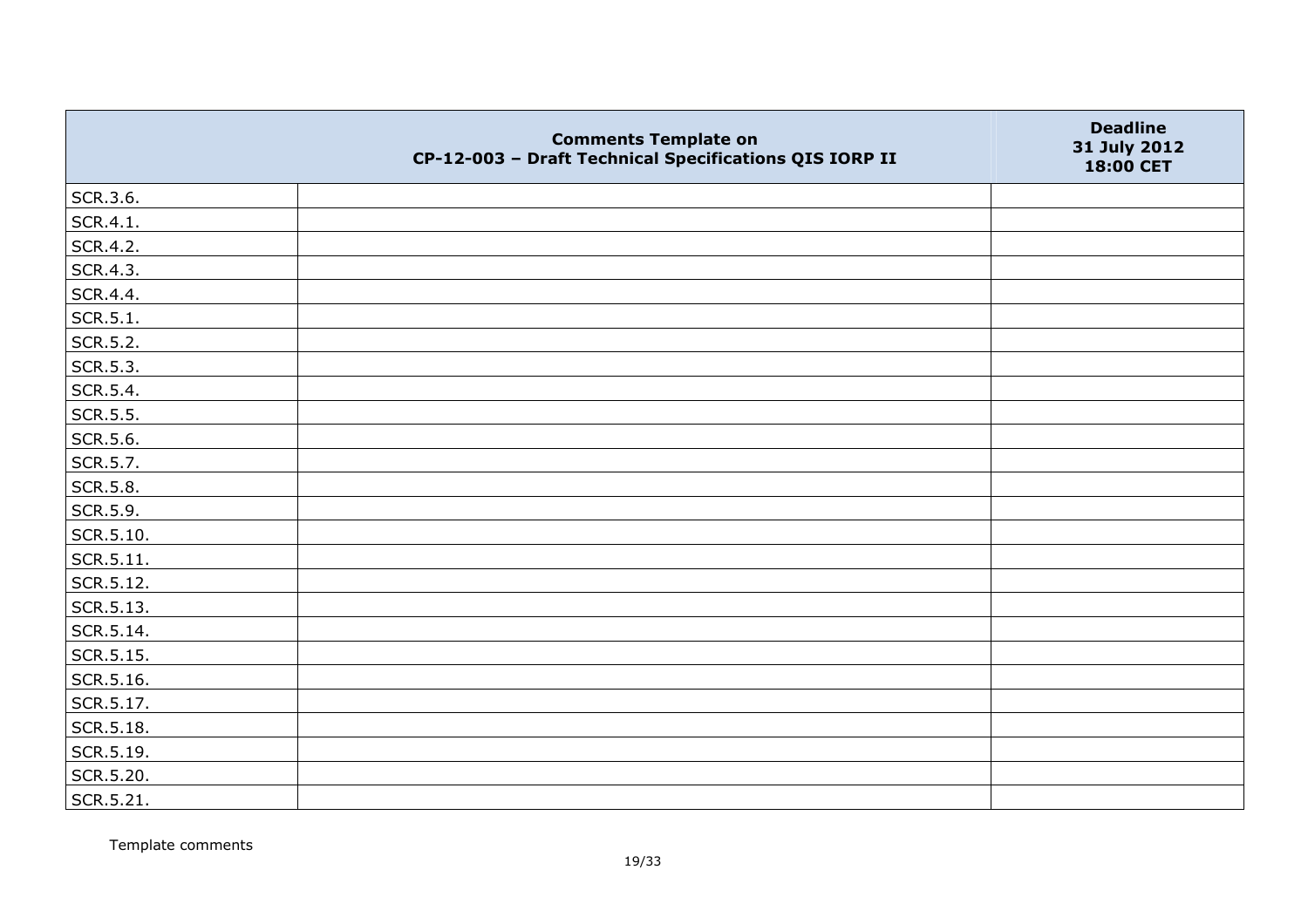|           | <b>Comments Template on</b><br>CP-12-003 - Draft Technical Specifications QIS IORP II | <b>Deadline</b><br>31 July 2012<br>18:00 CET |
|-----------|---------------------------------------------------------------------------------------|----------------------------------------------|
| SCR.5.22. |                                                                                       |                                              |
| SCR.5.23. |                                                                                       |                                              |
| SCR.5.24. |                                                                                       |                                              |
| SCR.5.25. |                                                                                       |                                              |
| SCR.5.26. |                                                                                       |                                              |
| SCR.5.27. |                                                                                       |                                              |
| SCR.5.28. |                                                                                       |                                              |
| SCR.5.29. |                                                                                       |                                              |
| SCR.5.30. |                                                                                       |                                              |
| SCR.5.31. |                                                                                       |                                              |
| SCR.5.32. |                                                                                       |                                              |
| SCR.5.33. |                                                                                       |                                              |
| SCR.5.34. |                                                                                       |                                              |
| SCR.5.35. |                                                                                       |                                              |
| SCR.5.36. |                                                                                       |                                              |
| SCR.5.37. |                                                                                       |                                              |
| SCR.5.38. |                                                                                       |                                              |
| SCR.5.39. |                                                                                       |                                              |
| SCR.5.40. |                                                                                       |                                              |
| SCR.5.41. |                                                                                       |                                              |
| SCR.5.42. |                                                                                       |                                              |
| SCR.5.43. |                                                                                       |                                              |
| SCR.5.44. |                                                                                       |                                              |
| SCR.5.45. |                                                                                       |                                              |
| SCR.5.46. |                                                                                       |                                              |
| SCR.5.47. |                                                                                       |                                              |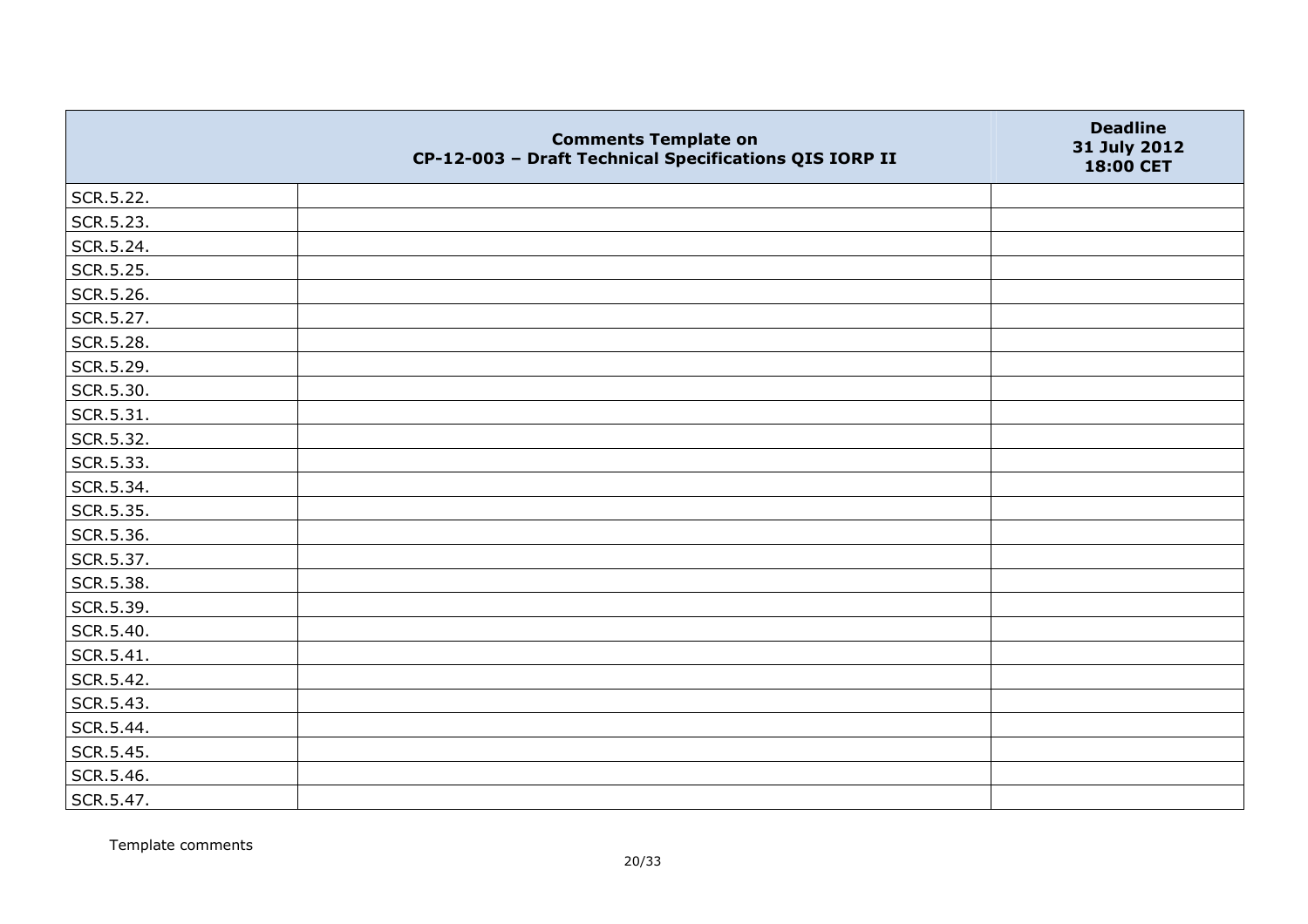|           | <b>Comments Template on</b><br>CP-12-003 - Draft Technical Specifications QIS IORP II | <b>Deadline</b><br>31 July 2012<br>18:00 CET |
|-----------|---------------------------------------------------------------------------------------|----------------------------------------------|
| SCR.5.48. |                                                                                       |                                              |
| SCR.5.49. |                                                                                       |                                              |
| SCR.5.50. |                                                                                       |                                              |
| SCR.5.51. |                                                                                       |                                              |
| SCR.5.52. |                                                                                       |                                              |
| SCR.5.53. |                                                                                       |                                              |
| SCR.5.54. |                                                                                       |                                              |
| SCR.5.55. |                                                                                       |                                              |
| SCR.5.56. |                                                                                       |                                              |
| SCR.5.57. |                                                                                       |                                              |
| SCR.5.58. |                                                                                       |                                              |
| SCR.5.59. |                                                                                       |                                              |
| SCR.5.60. |                                                                                       |                                              |
| SCR.5.61. |                                                                                       |                                              |
| SCR.5.62. |                                                                                       |                                              |
| SCR.5.63. |                                                                                       |                                              |
| SCR.5.64. |                                                                                       |                                              |
| SCR.5.65. |                                                                                       |                                              |
| SCR.5.66. |                                                                                       |                                              |
| SCR.5.67. |                                                                                       |                                              |
| SCR.5.68. |                                                                                       |                                              |
| SCR.5.69. |                                                                                       |                                              |
| SCR.5.70. |                                                                                       |                                              |
| SCR.5.71. |                                                                                       |                                              |
| SCR.5.72. |                                                                                       |                                              |
| SCR.5.73. |                                                                                       |                                              |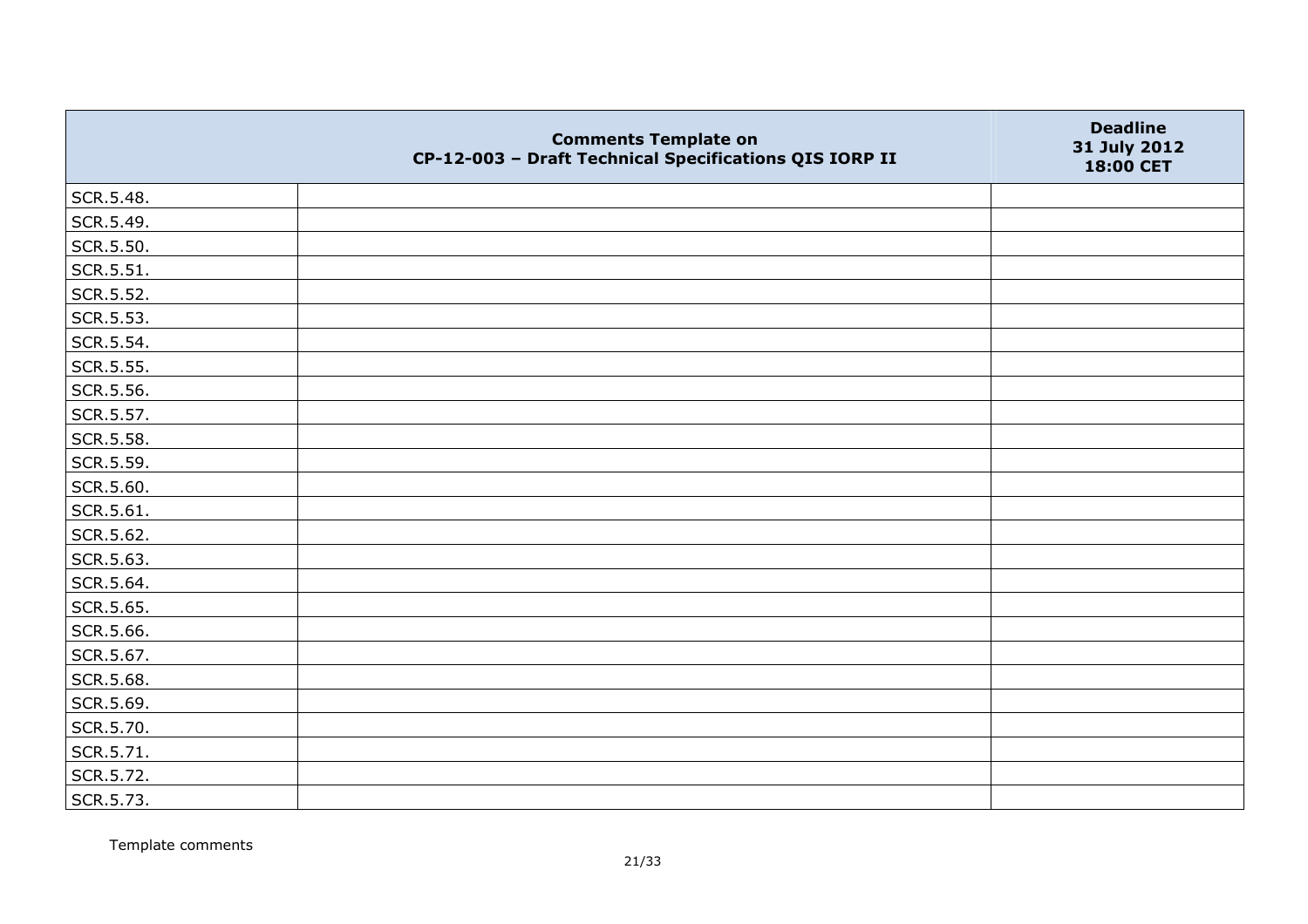|           | <b>Comments Template on</b><br>CP-12-003 - Draft Technical Specifications QIS IORP II | <b>Deadline</b><br>31 July 2012<br>18:00 CET |
|-----------|---------------------------------------------------------------------------------------|----------------------------------------------|
| SCR.5.74. |                                                                                       |                                              |
| SCR.5.75. |                                                                                       |                                              |
| SCR.5.76. |                                                                                       |                                              |
| SCR.5.77. |                                                                                       |                                              |
| SCR.5.78. |                                                                                       |                                              |
| SCR.5.79. |                                                                                       |                                              |
| SCR.5.80. |                                                                                       |                                              |
| SCR.5.81. |                                                                                       |                                              |
| SCR.5.82. |                                                                                       |                                              |
| SCR.5.83. |                                                                                       |                                              |
| SCR.5.84. |                                                                                       |                                              |
| SCR.5.85. |                                                                                       |                                              |
| SCR.5.86. |                                                                                       |                                              |
| SCR.5.87. |                                                                                       |                                              |
| SCR.5.88. |                                                                                       |                                              |
| SCR.5.89. |                                                                                       |                                              |
| SCR.5.90. |                                                                                       |                                              |
| SCR.5.91. |                                                                                       |                                              |
| SCR.5.92. |                                                                                       |                                              |
| SCR.5.93. |                                                                                       |                                              |
| SCR.5.94. |                                                                                       |                                              |
| SCR.5.95. |                                                                                       |                                              |
| SCR.5.96. |                                                                                       |                                              |
| SCR.5.97. |                                                                                       |                                              |
| SCR.5.98. |                                                                                       |                                              |
| SCR.5.99. |                                                                                       |                                              |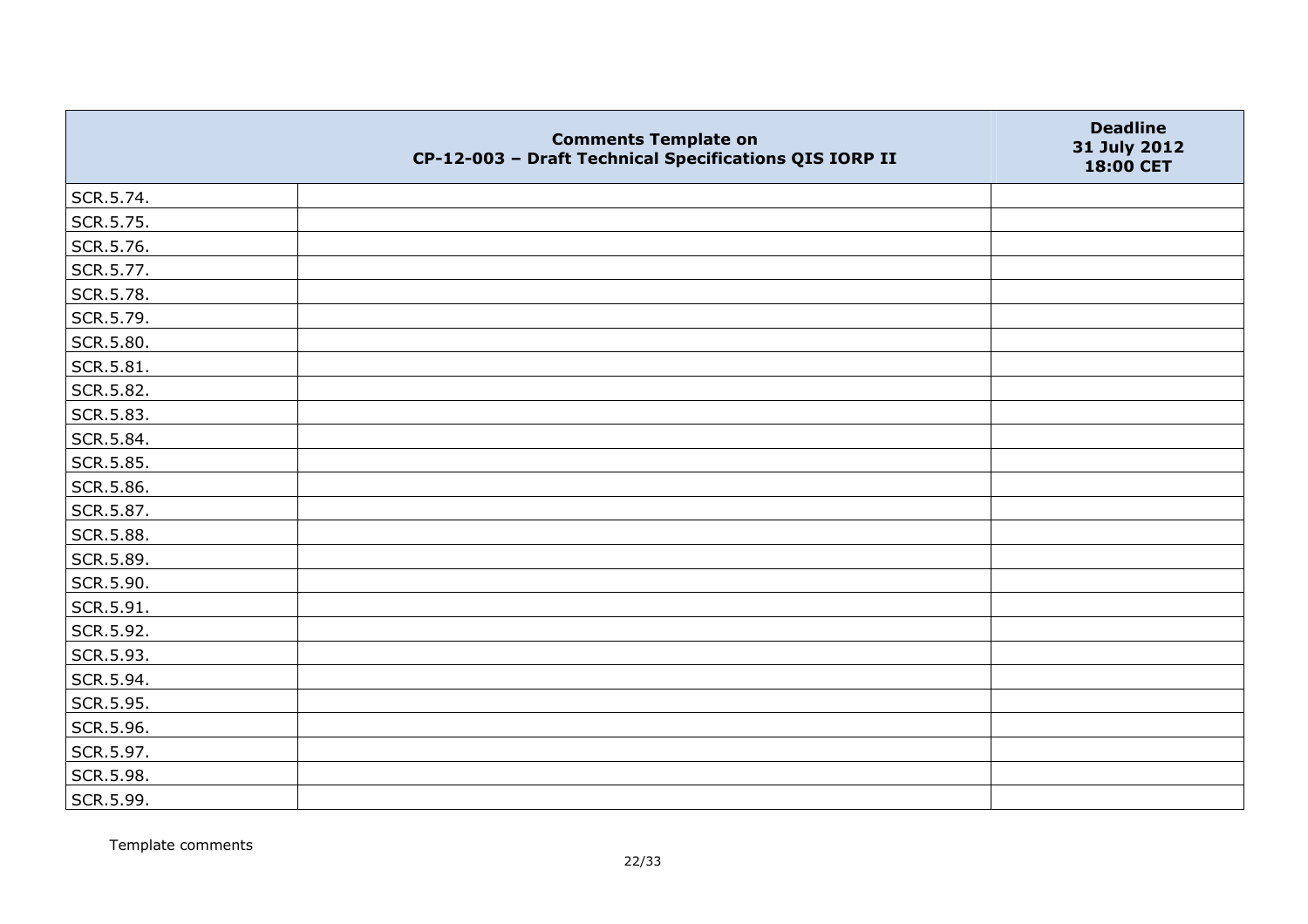|                    | <b>Comments Template on</b><br>CP-12-003 - Draft Technical Specifications QIS IORP II | <b>Deadline</b><br>31 July 2012<br>18:00 CET |
|--------------------|---------------------------------------------------------------------------------------|----------------------------------------------|
| SCR.5.100.         |                                                                                       |                                              |
| SCR.5.101.         |                                                                                       |                                              |
| SCR.5.102.         |                                                                                       |                                              |
| SCR.5.103.         |                                                                                       |                                              |
| SCR.5.104.         |                                                                                       |                                              |
| SCR.5.105.         |                                                                                       |                                              |
| SCR.5.106.         |                                                                                       |                                              |
| SCR.5.107.         |                                                                                       |                                              |
| SCR.5.108.         |                                                                                       |                                              |
| SCR.5.109.         |                                                                                       |                                              |
| SCR.5.110.         |                                                                                       |                                              |
| $\vert$ SCR.5.111. |                                                                                       |                                              |
| SCR.5.112.         |                                                                                       |                                              |
| SCR.5.113.         |                                                                                       |                                              |
| SCR.5.114.         |                                                                                       |                                              |
| SCR.5.115.         |                                                                                       |                                              |
| SCR.5.116.         |                                                                                       |                                              |
| SCR.5.117.         |                                                                                       |                                              |
| SCR.5.118.         |                                                                                       |                                              |
| SCR.5.119.         |                                                                                       |                                              |
| SCR.5.120.         |                                                                                       |                                              |
| SCR.5.121.         |                                                                                       |                                              |
| SCR.5.122.         |                                                                                       |                                              |
| SCR.5.123.         |                                                                                       |                                              |
| SCR.5.124.         |                                                                                       |                                              |
| SCR.5.125.         |                                                                                       |                                              |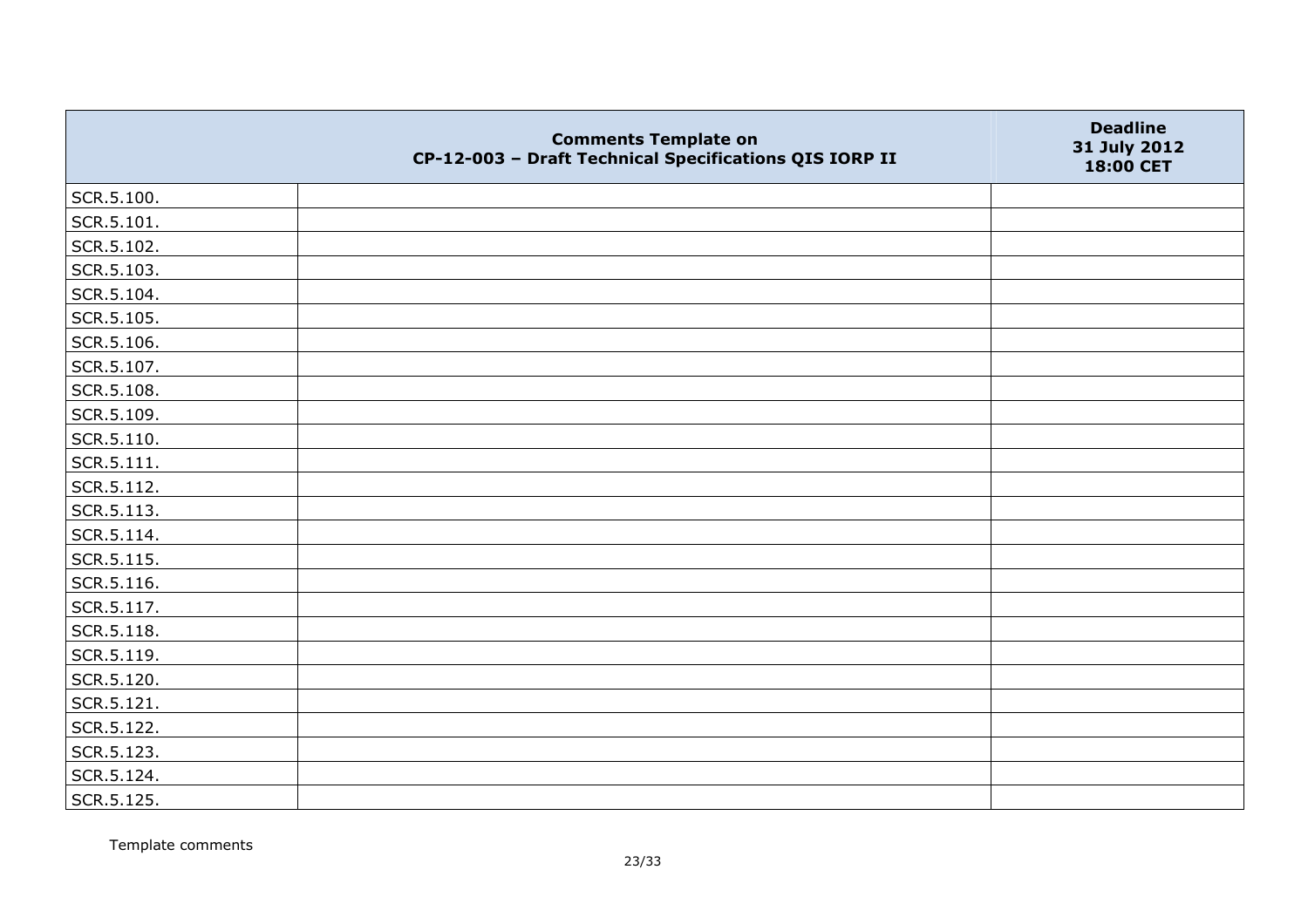|            | <b>Comments Template on</b><br>CP-12-003 - Draft Technical Specifications QIS IORP II | <b>Deadline</b><br>31 July 2012<br>18:00 CET |
|------------|---------------------------------------------------------------------------------------|----------------------------------------------|
| SCR.5.126. |                                                                                       |                                              |
| SCR.5.127. |                                                                                       |                                              |
| SCR.5.128. |                                                                                       |                                              |
| SCR.5.129. |                                                                                       |                                              |
| SCR.5.130. |                                                                                       |                                              |
| SCR.5.131. |                                                                                       |                                              |
| SCR.6.1.   |                                                                                       |                                              |
| SCR.6.2.   |                                                                                       |                                              |
| SCR.6.3.   |                                                                                       |                                              |
| SCR.6.4.   |                                                                                       |                                              |
| SCR.6.5.   |                                                                                       |                                              |
| SCR.6.6.   |                                                                                       |                                              |
| SCR.6.7.   |                                                                                       |                                              |
| SCR.6.8.   |                                                                                       |                                              |
| SCR.6.9.   |                                                                                       |                                              |
| SCR.6.10.  |                                                                                       |                                              |
| SCR.6.11.  |                                                                                       |                                              |
| SCR.6.12.  |                                                                                       |                                              |
| SCR.6.13.  |                                                                                       |                                              |
| SCR.6.14.  |                                                                                       |                                              |
| SCR.6.15.  |                                                                                       |                                              |
| SCR.6.16.  |                                                                                       |                                              |
| SCR.6.17.  |                                                                                       |                                              |
| SCR.6.18.  |                                                                                       |                                              |
| SCR.6.19.  |                                                                                       |                                              |
| SCR.6.20.  |                                                                                       |                                              |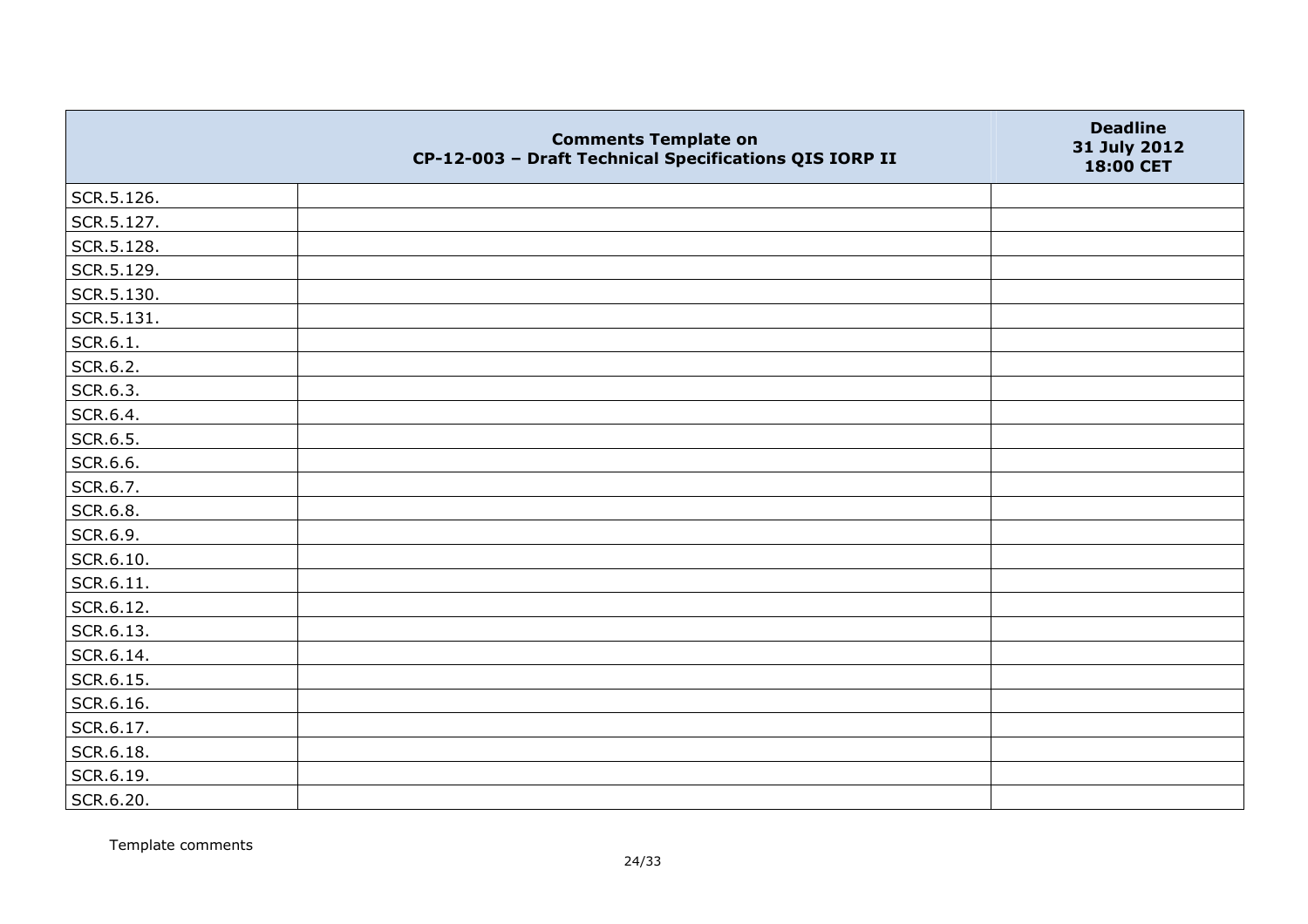|           | <b>Comments Template on</b><br>CP-12-003 - Draft Technical Specifications QIS IORP II | <b>Deadline</b><br>31 July 2012<br>18:00 CET |
|-----------|---------------------------------------------------------------------------------------|----------------------------------------------|
| SCR.6.21. |                                                                                       |                                              |
| SCR.6.22. |                                                                                       |                                              |
| SCR.6.23. |                                                                                       |                                              |
| SCR.6.24. |                                                                                       |                                              |
| SCR.6.25. |                                                                                       |                                              |
| SCR.6.26. |                                                                                       |                                              |
| SCR.6.27. |                                                                                       |                                              |
| SCR.6.28. |                                                                                       |                                              |
| SCR.6.29. |                                                                                       |                                              |
| SCR.6.30. |                                                                                       |                                              |
| SCR.6.31. |                                                                                       |                                              |
| SCR.6.32. |                                                                                       |                                              |
| SCR.7.1.  |                                                                                       |                                              |
| SCR.7.2.  |                                                                                       |                                              |
| SCR.7.3.  |                                                                                       |                                              |
| SCR.7.4.  |                                                                                       |                                              |
| SCR.7.5.  |                                                                                       |                                              |
| SCR.7.6.  |                                                                                       |                                              |
| SCR.7.7.  |                                                                                       |                                              |
| SCR.7.8.  |                                                                                       |                                              |
| SCR.7.9.  |                                                                                       |                                              |
| SCR.7.10. |                                                                                       |                                              |
| SCR.7.11. |                                                                                       |                                              |
| SCR.7.12. |                                                                                       |                                              |
| SCR.7.13. |                                                                                       |                                              |
| SCR.7.14. |                                                                                       |                                              |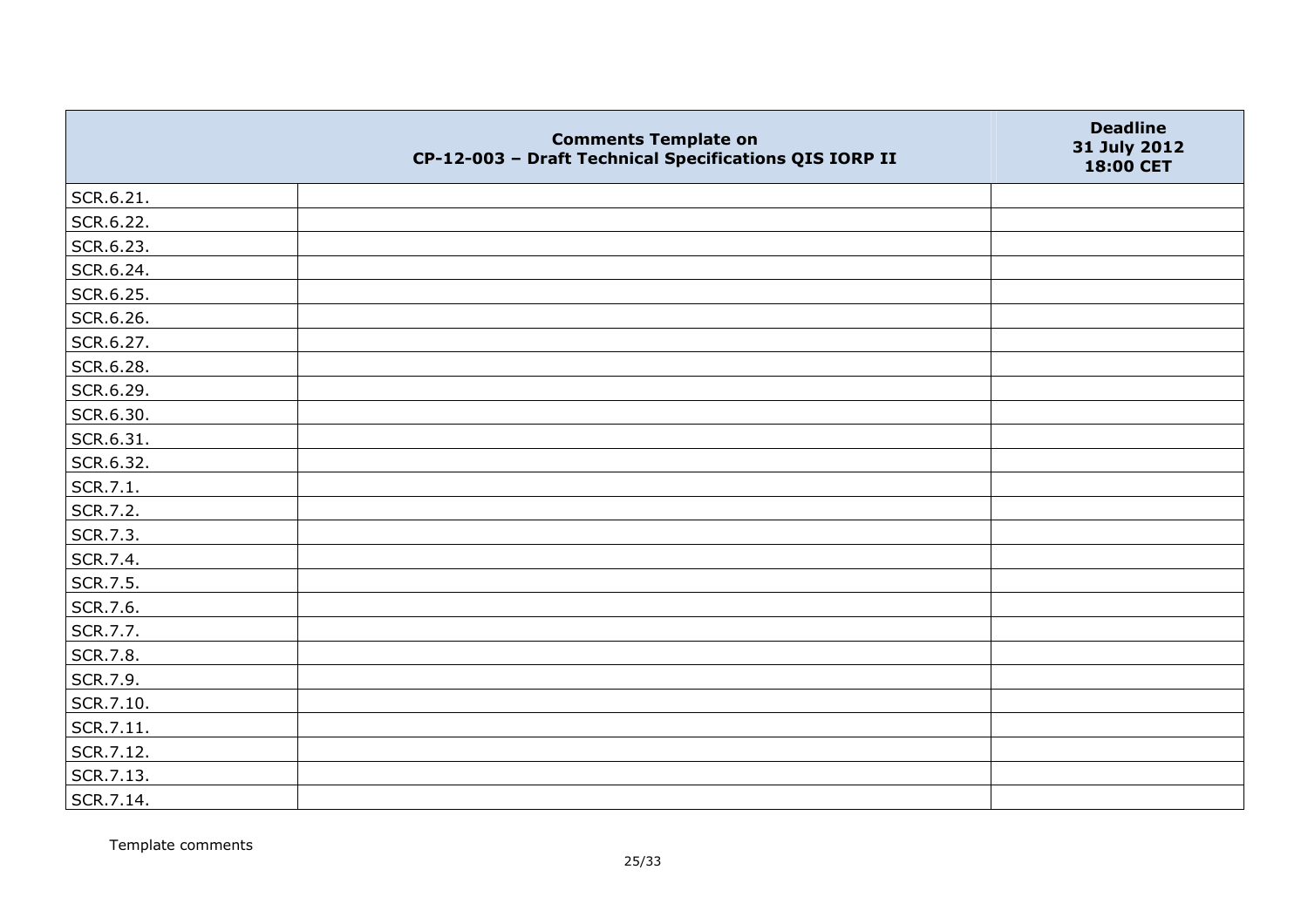|           | <b>Comments Template on</b><br>CP-12-003 - Draft Technical Specifications QIS IORP II | <b>Deadline</b><br>31 July 2012<br>18:00 CET |
|-----------|---------------------------------------------------------------------------------------|----------------------------------------------|
| SCR.7.15. |                                                                                       |                                              |
| SCR.7.16. |                                                                                       |                                              |
| SCR.7.17. |                                                                                       |                                              |
| SCR.7.18. |                                                                                       |                                              |
| SCR.7.19. |                                                                                       |                                              |
| SCR.7.20. |                                                                                       |                                              |
| SCR.7.21. |                                                                                       |                                              |
| SCR.7.22. |                                                                                       |                                              |
| SCR.7.23. |                                                                                       |                                              |
| SCR.7.24. |                                                                                       |                                              |
| SCR.7.25. |                                                                                       |                                              |
| SCR.7.26. |                                                                                       |                                              |
| SCR.7.27. |                                                                                       |                                              |
| SCR.7.28. |                                                                                       |                                              |
| SCR.7.29. |                                                                                       |                                              |
| SCR.7.30. |                                                                                       |                                              |
| SCR.7.31. |                                                                                       |                                              |
| SCR.7.32. |                                                                                       |                                              |
| SCR.7.33. |                                                                                       |                                              |
| SCR.7.34. |                                                                                       |                                              |
| SCR.7.35. |                                                                                       |                                              |
| SCR.7.36. |                                                                                       |                                              |
| SCR.7.37. |                                                                                       |                                              |
| SCR.7.38. |                                                                                       |                                              |
| SCR.7.39. |                                                                                       |                                              |
| SCR.7.40. |                                                                                       |                                              |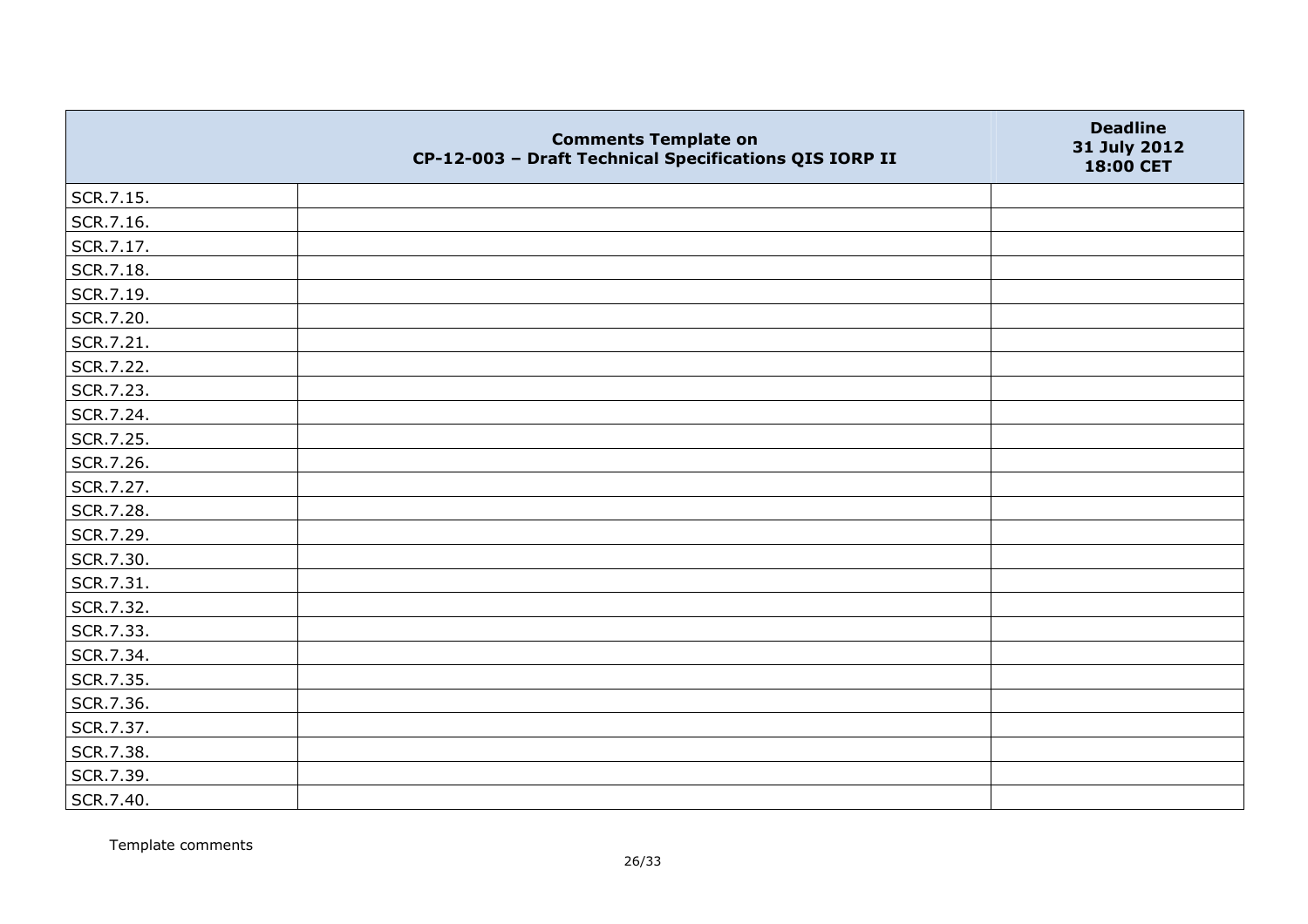|           | <b>Comments Template on</b><br>CP-12-003 - Draft Technical Specifications QIS IORP II | <b>Deadline</b><br>31 July 2012<br>18:00 CET |
|-----------|---------------------------------------------------------------------------------------|----------------------------------------------|
| SCR.7.41. |                                                                                       |                                              |
| SCR.7.42. |                                                                                       |                                              |
| SCR.7.43. |                                                                                       |                                              |
| SCR.7.44. |                                                                                       |                                              |
| SCR.7.45. |                                                                                       |                                              |
| SCR.7.46. |                                                                                       |                                              |
| SCR.7.47. |                                                                                       |                                              |
| SCR.7.48. |                                                                                       |                                              |
| SCR.7.49. |                                                                                       |                                              |
| SCR.7.50. |                                                                                       |                                              |
| SCR.7.51. |                                                                                       |                                              |
| SCR.7.52. |                                                                                       |                                              |
| SCR.7.53. |                                                                                       |                                              |
| SCR.7.54. |                                                                                       |                                              |
| SCR.7.55. |                                                                                       |                                              |
| SCR.7.56. |                                                                                       |                                              |
| SCR.7.57. |                                                                                       |                                              |
| SCR.7.58. |                                                                                       |                                              |
| SCR.7.59. |                                                                                       |                                              |
| SCR.7.60. |                                                                                       |                                              |
| SCR.7.61. |                                                                                       |                                              |
| SCR.7.62. |                                                                                       |                                              |
| SCR.7.63. |                                                                                       |                                              |
| SCR.7.64. |                                                                                       |                                              |
| SCR.7.65. |                                                                                       |                                              |
| SCR.7.66. |                                                                                       |                                              |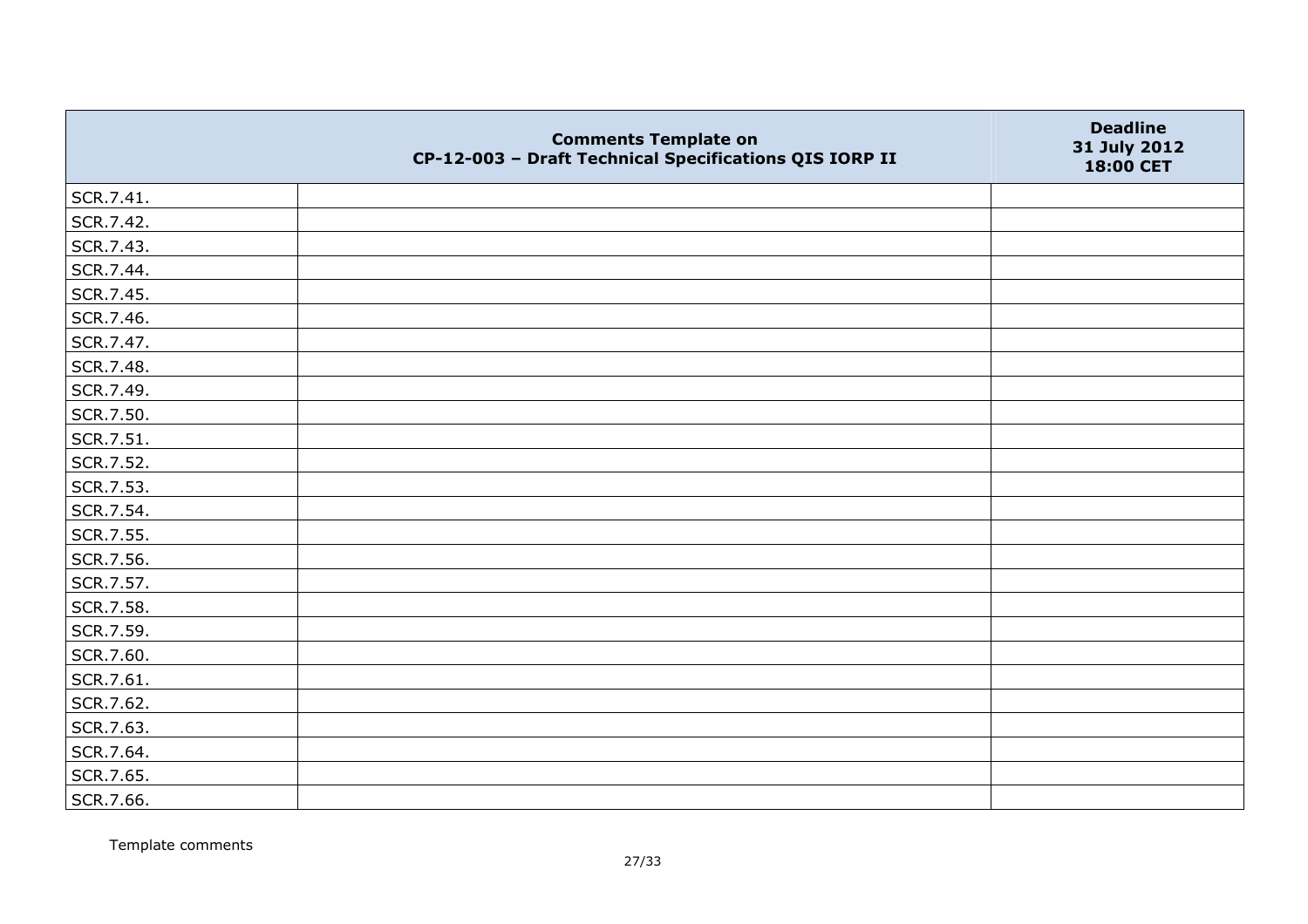|           | <b>Comments Template on</b><br>CP-12-003 - Draft Technical Specifications QIS IORP II | <b>Deadline</b><br>31 July 2012<br>18:00 CET |
|-----------|---------------------------------------------------------------------------------------|----------------------------------------------|
| SCR.7.67. |                                                                                       |                                              |
| SCR.7.68. |                                                                                       |                                              |
| SCR.7.69. |                                                                                       |                                              |
| SCR.7.70. |                                                                                       |                                              |
| SCR.7.71. |                                                                                       |                                              |
| SCR.7.72. |                                                                                       |                                              |
| SCR.7.73. |                                                                                       |                                              |
| SCR.7.74. |                                                                                       |                                              |
| SCR.7.75. |                                                                                       |                                              |
| SCR.7.76. |                                                                                       |                                              |
| SCR.7.77. |                                                                                       |                                              |
| SCR.7.78. |                                                                                       |                                              |
| SCR.7.79. |                                                                                       |                                              |
| SCR.7.80. |                                                                                       |                                              |
| SCR.7.81. |                                                                                       |                                              |
| SCR.7.82. |                                                                                       |                                              |
| SCR.7.83. |                                                                                       |                                              |
| SCR.7.84. |                                                                                       |                                              |
| SCR.7.85. |                                                                                       |                                              |
| SCR.7.86. |                                                                                       |                                              |
| SCR.7.87. |                                                                                       |                                              |
| SCR.8.1.  |                                                                                       |                                              |
| SCR.8.2.  |                                                                                       |                                              |
| SCR.8.3.  |                                                                                       |                                              |
| SCR.8.4.  |                                                                                       |                                              |
| SCR.8.5.  |                                                                                       |                                              |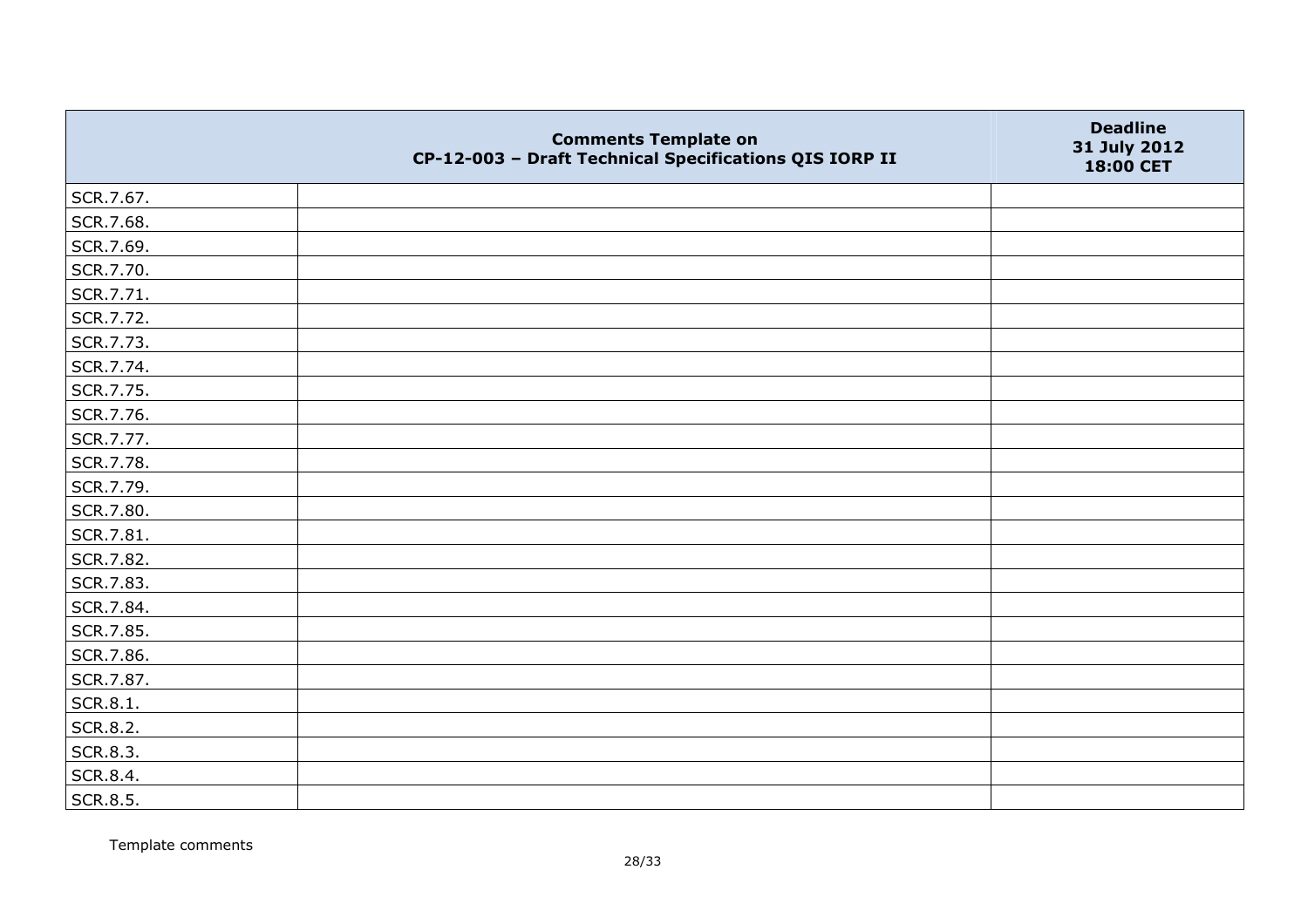|           | <b>Comments Template on</b><br>CP-12-003 - Draft Technical Specifications QIS IORP II | <b>Deadline</b><br>31 July 2012<br>18:00 CET |
|-----------|---------------------------------------------------------------------------------------|----------------------------------------------|
| SCR.8.6.  |                                                                                       |                                              |
| SCR.8.7.  |                                                                                       |                                              |
| SCR.9.1.  |                                                                                       |                                              |
| SCR.9.2.  |                                                                                       |                                              |
| SCR.9.3.  |                                                                                       |                                              |
| SCR.9.4.  |                                                                                       |                                              |
| SCR.9.5.  |                                                                                       |                                              |
| SCR.9.6.  |                                                                                       |                                              |
| SCR.9.7.  |                                                                                       |                                              |
| SCR.9.8.  |                                                                                       |                                              |
| SCR.9.9.  |                                                                                       |                                              |
| SCR.9.10. |                                                                                       |                                              |
| SCR.9.11. |                                                                                       |                                              |
| SCR.9.12. |                                                                                       |                                              |
| SCR.9.13. |                                                                                       |                                              |
| SCR.9.14. |                                                                                       |                                              |
| SCR.9.15. |                                                                                       |                                              |
| SCR.9.16. |                                                                                       |                                              |
| SCR.9.17. |                                                                                       |                                              |
| SCR.9.18. |                                                                                       |                                              |
| SCR.9.19. |                                                                                       |                                              |
| SCR.9.20. |                                                                                       |                                              |
| SCR.9.21. |                                                                                       |                                              |
| SCR.9.22. |                                                                                       |                                              |
| SCR.9.23. |                                                                                       |                                              |
| SCR.9.24. |                                                                                       |                                              |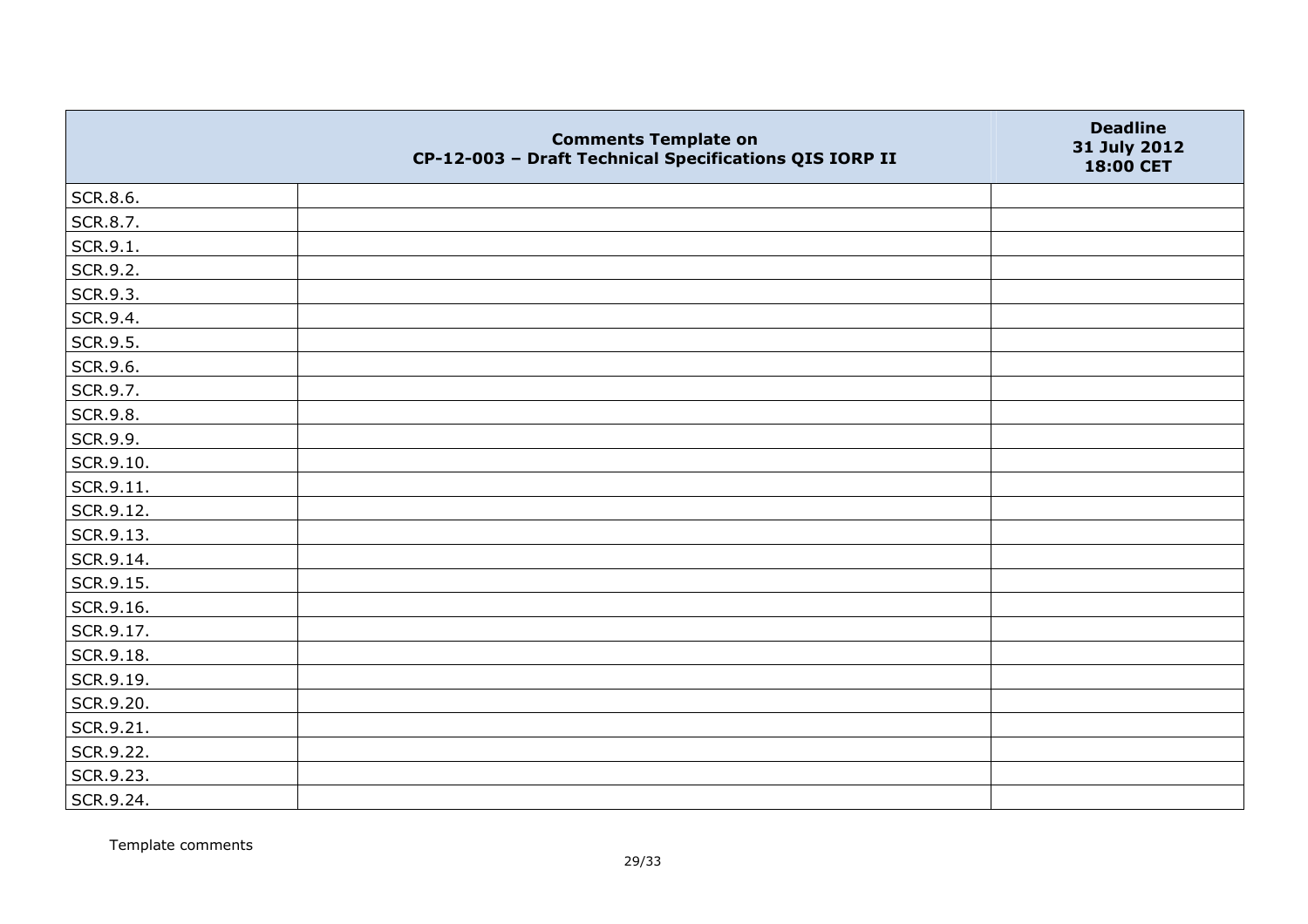|               | <b>Comments Template on</b><br>CP-12-003 - Draft Technical Specifications QIS IORP II | <b>Deadline</b><br>31 July 2012<br>18:00 CET |
|---------------|---------------------------------------------------------------------------------------|----------------------------------------------|
| SCR.9.25.     |                                                                                       |                                              |
| SCR.9.26.     |                                                                                       |                                              |
| SCR.9.27.     |                                                                                       |                                              |
| SCR.9.28.     |                                                                                       |                                              |
| SCR.9.29.     |                                                                                       |                                              |
| SCR.9.30.     |                                                                                       |                                              |
| SCR.9.31.     |                                                                                       |                                              |
| SCR.9.32.     |                                                                                       |                                              |
| SCR.9.33.     |                                                                                       |                                              |
| SCR.9.34.     |                                                                                       |                                              |
| $ $ SCR.10.1. |                                                                                       |                                              |
| SCR.10.2.     |                                                                                       |                                              |
| SCR.10.3.     |                                                                                       |                                              |
| SCR.10.4.     |                                                                                       |                                              |
| SCR.10.5.     |                                                                                       |                                              |
| SCR.10.6.     |                                                                                       |                                              |
| SCR.10.7.     |                                                                                       |                                              |
| SCR.10.8.     |                                                                                       |                                              |
| SCR.10.9.     |                                                                                       |                                              |
| SCR.10.10.    |                                                                                       |                                              |
| SCR.10.11.    |                                                                                       |                                              |
| MCR.1.1.      |                                                                                       |                                              |
| MCR.2.1.      |                                                                                       |                                              |
| MCR.2.2.      |                                                                                       |                                              |
| MCR.2.3.      |                                                                                       |                                              |
| MCR.2.4.      |                                                                                       |                                              |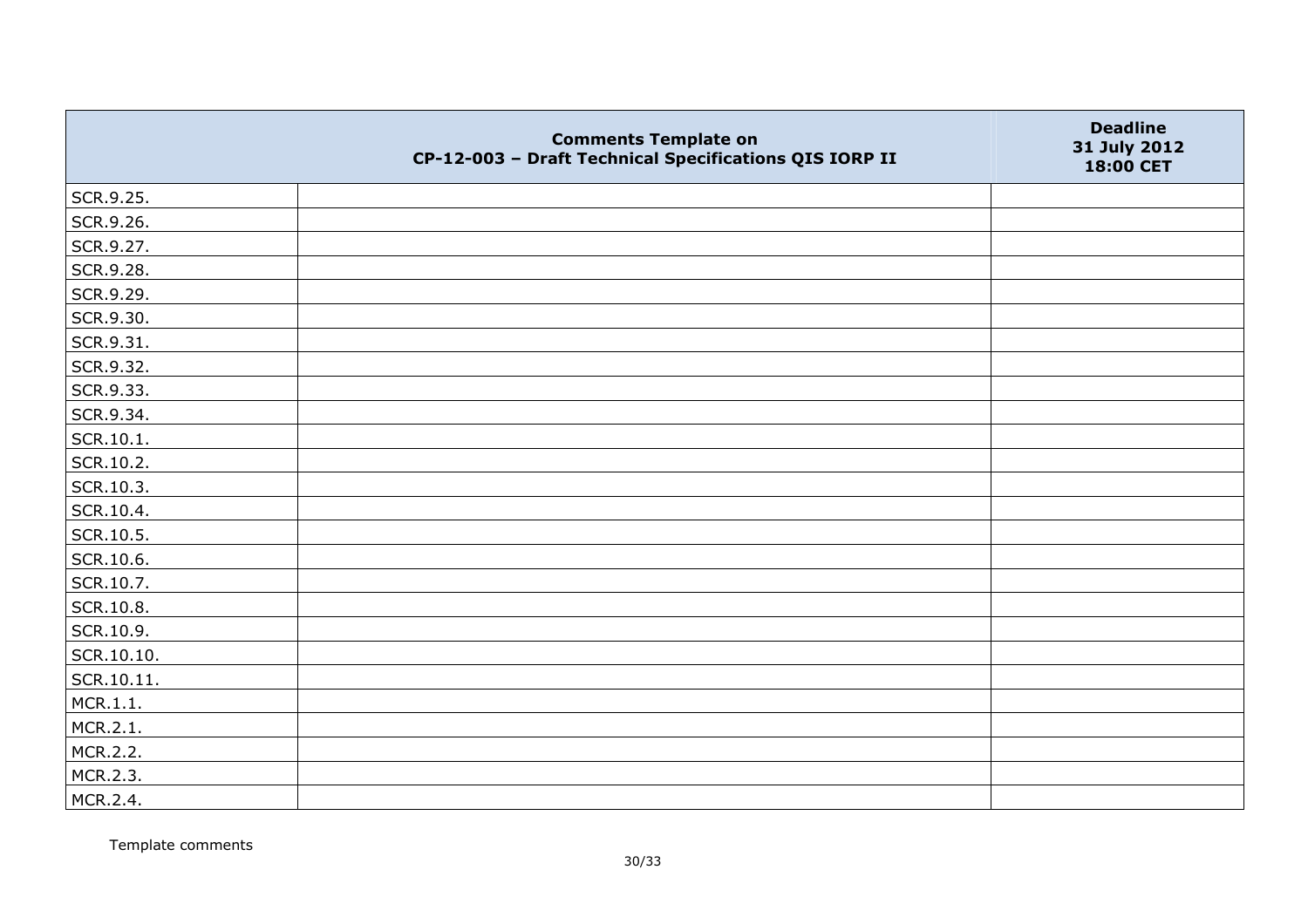|                 | <b>Comments Template on</b><br>CP-12-003 - Draft Technical Specifications QIS IORP II | <b>Deadline</b><br>31 July 2012<br>18:00 CET |
|-----------------|---------------------------------------------------------------------------------------|----------------------------------------------|
| MCR.2.5.        |                                                                                       |                                              |
| MCR.2.6.        |                                                                                       |                                              |
| MCR.2.7.        |                                                                                       |                                              |
| MCR.2.8.        |                                                                                       |                                              |
| MCR.2.9.        |                                                                                       |                                              |
| PRO.1.1.        |                                                                                       |                                              |
| PRO.2.1.        |                                                                                       |                                              |
| <b>PRO.2.2.</b> |                                                                                       |                                              |
| PRO.2.3.        |                                                                                       |                                              |
| PRO.2.4.        |                                                                                       |                                              |
| PRO.2.5.        |                                                                                       |                                              |
| <b>PRO.2.6.</b> |                                                                                       |                                              |
| PRO.3.1.        |                                                                                       |                                              |
| PRO.3.2.        |                                                                                       |                                              |
| PRO.3.3.        |                                                                                       |                                              |
| PRO.3.4.        |                                                                                       |                                              |
| PRO.3.5.        |                                                                                       |                                              |
| PRO.3.6.        |                                                                                       |                                              |
| PRO.3.7.        |                                                                                       |                                              |
| <b>PRO.3.8.</b> |                                                                                       |                                              |
| PRO.3.9.        |                                                                                       |                                              |
| PRO.3.10.       |                                                                                       |                                              |
| PRO.3.11.       |                                                                                       |                                              |
| PRO.3.12.       |                                                                                       |                                              |
| PRO.3.13.       |                                                                                       |                                              |
| PRO.3.14.       |                                                                                       |                                              |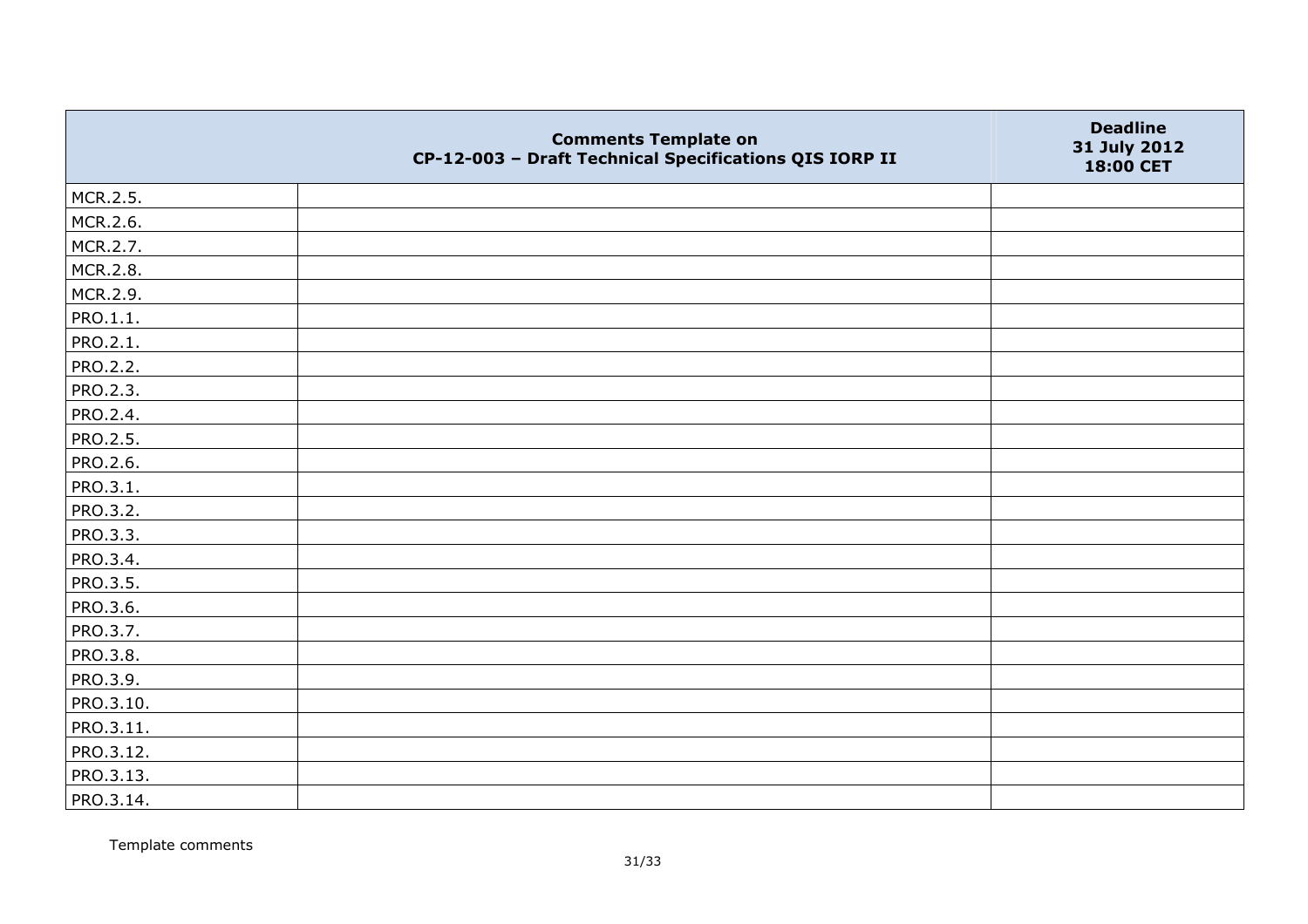|                 | <b>Comments Template on</b><br>CP-12-003 - Draft Technical Specifications QIS IORP II | <b>Deadline</b><br>31 July 2012<br>18:00 CET |
|-----------------|---------------------------------------------------------------------------------------|----------------------------------------------|
| PRO.3.15.       |                                                                                       |                                              |
| PRO.3.16.       |                                                                                       |                                              |
| PRO.3.17.       |                                                                                       |                                              |
| PRO.3.18.       |                                                                                       |                                              |
| PRO.3.19.       |                                                                                       |                                              |
| PRO.3.20.       |                                                                                       |                                              |
| PRO.3.21.       |                                                                                       |                                              |
| PRO.3.22.       |                                                                                       |                                              |
| PRO.3.23.       |                                                                                       |                                              |
| PRO.3.24.       |                                                                                       |                                              |
| PRO.3.25.       |                                                                                       |                                              |
| PRO.3.26.       |                                                                                       |                                              |
| PRO.3.27.       |                                                                                       |                                              |
| PRO.3.28.       |                                                                                       |                                              |
| PRO.4.1.        |                                                                                       |                                              |
| PRO.4.2.        |                                                                                       |                                              |
| PRO.4.3.        |                                                                                       |                                              |
| PRO.4.4.        |                                                                                       |                                              |
| PRO.4.5.        |                                                                                       |                                              |
| PRO.4.6.        |                                                                                       |                                              |
| PRO.4.7.        |                                                                                       |                                              |
| <b>PRO.4.8.</b> |                                                                                       |                                              |
| PRO.4.9.        |                                                                                       |                                              |
| PRO.4.10.       |                                                                                       |                                              |
| PRO.4.11.       |                                                                                       |                                              |
| PRO.4.12.       |                                                                                       |                                              |